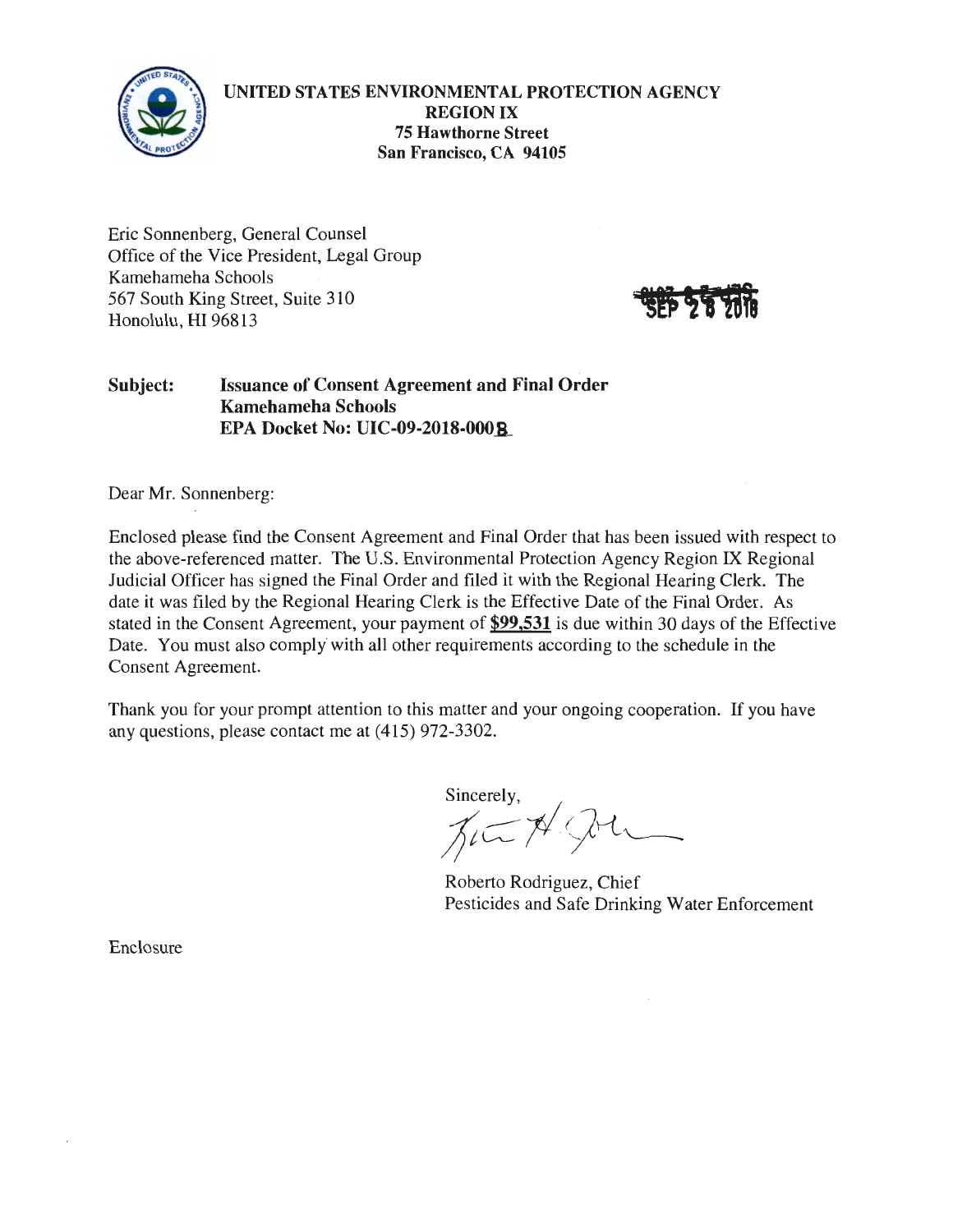| 1  | <b>SYLVIA QUAST</b><br><b>Regional Counsel</b>                                              |                                                                                                      |
|----|---------------------------------------------------------------------------------------------|------------------------------------------------------------------------------------------------------|
| 2  | United States Environmental Protection Agency, Region IX                                    | ** EILED **                                                                                          |
| 3  | <b>KIMBERLY WELLS</b>                                                                       | 28SEP2018 - 11:00 AM                                                                                 |
| 4  | <b>Attorney Advisor</b><br>United States Environmental Protection Agency, Region IX         | $0.5.EPA - Region   09$                                                                              |
| 5  | 75 Hawthorne Street                                                                         |                                                                                                      |
| 6  | San Francisco, California 94105<br>(415) 972-3056                                           |                                                                                                      |
| 7  | <b>Attorneys for Complainant</b>                                                            |                                                                                                      |
| 8  |                                                                                             |                                                                                                      |
| 9  |                                                                                             | UNITED STATES ENVIRONMENTAL PROTECTION AGENCY                                                        |
|    |                                                                                             | <b>REGION IX</b><br>75 Hawthorne Street                                                              |
| 10 |                                                                                             | San Francisco, California 94105                                                                      |
| 11 | IN THE MATTER OF:                                                                           | DOCKET NO. UIC-09-2018-0008                                                                          |
| 12 |                                                                                             |                                                                                                      |
| 13 | Kamehameha Schools                                                                          |                                                                                                      |
| 14 | Respondent.                                                                                 | <b>CONSENT AGREEMENT</b><br><b>AND</b>                                                               |
| 15 | Proceedings under Sections 1423(c) of the<br>Safe Drinking Water Act,                       | <b>FINAL ORDER</b>                                                                                   |
| 16 | 42 U.S.C. §§ 300h-2(c).                                                                     |                                                                                                      |
| 17 |                                                                                             | <b>CONSENT AGREEMENT</b>                                                                             |
| 18 |                                                                                             | <b>AUTHORITIES AND PARTIES</b>                                                                       |
| 19 | 1.                                                                                          | The United States Environmental Protection Agency ("EPA"), Region IX and                             |
| 20 | Trustees of the Estate of Bernice Pauahi Bishop, doing business as Kamehameha Schools,      |                                                                                                      |
| 21 |                                                                                             | ("Respondent") (collectively the "Parties") agree to settle this matter and consent to the filing of |
| 22 |                                                                                             | this Consent Agreement and Final Order ("CA/FO"). The CA/FO commences and concludes                  |
| 23 | this proceeding in accordance with 40 C.F.R. $\S$ § 22.13(b), 22.18(b)(2) and 22.45(b).     |                                                                                                      |
| 24 | 2.                                                                                          | This is a civil administrative action brought by EPA Region IX against                               |
| 25 | Respondent pursuant to Section 1423(c) of the Safe Drinking Water Act ("SDWA"), 42 U.S.C. § |                                                                                                      |
|    | In re Kamehameha Schools                                                                    | <b>PAGE 1 OF 21</b>                                                                                  |

II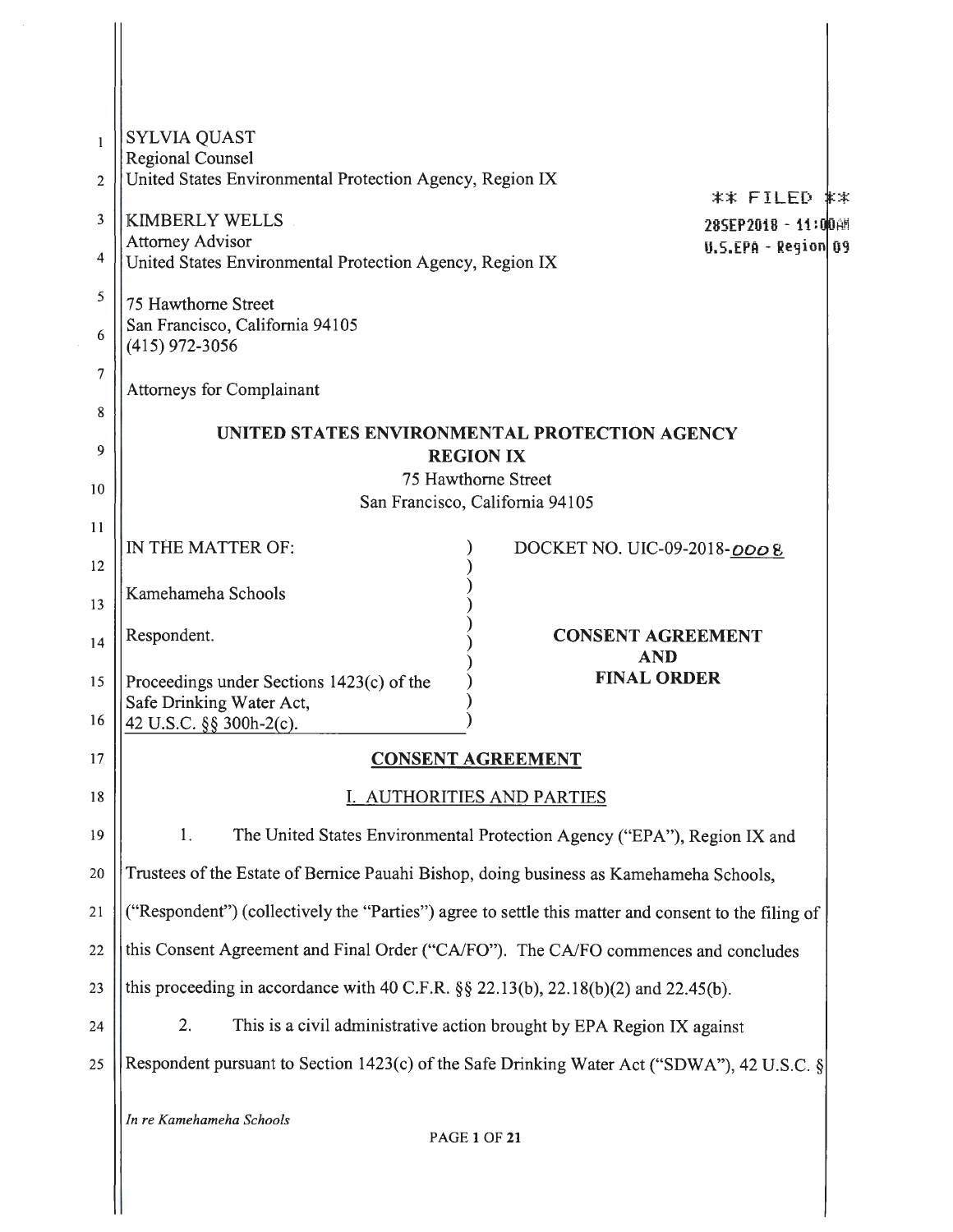| 1  | 300h-2(c), for violations of the SDWA and the Underground Injection Control ("UIC")            |
|----|------------------------------------------------------------------------------------------------|
| 2  | requirements set forth at 40 C.F.R. Part 144.                                                  |
| 3  | Complainant is the Director of the Enforcement Division, EPA Region IX. The<br>3.              |
| 4  | Administrator of EPA delegated to the Regional Administrator of EPA Region IX the authority    |
| 5  | to bring and settle this action under the SDWA. In turn, the Regional Administrator further    |
| 6  | delegated the authority to bring this action and sign a consent agreement settling this action |
| 7  | under the SDWA to the Director of the Enforcement Division.                                    |
| 8  | Respondent is a charitable trust headquartered at 567 South King Street,<br>4.                 |
| 9  | Honolulu, Hawai'i, 96813.                                                                      |
| 10 | II. APPLICABLE STATUTES AND REGULATIONS                                                        |
| 11 | Pursuant to SDWA Sections 1421 to 1429, 42 U.S.C. §§ 300h to 300h-8, EPA has<br>5.             |
| 12 | promulgated regulations at 40 C.F.R. Part 144 establishing minimum requirements for UIC        |
| 13 | programs to prevent underground injection that endangers drinking water sources.               |
| 14 | "Underground injection" means the subsurface emplacement of fluids by well<br>6.               |
| 15 | injection. 42 U.S.C. § 300h(d)(1); 40 C.F.R. § 144.3.                                          |
| 16 | "Well injection" means the subsurface emplacement of fluids through a well. 40<br>7.           |
| 17 | C.F.R. § 144.3.                                                                                |
| 18 | "Well" means, in relevant part, a dug hole whose depth is greater than the largest<br>8.       |
| 19 | surface dimension. 40 C.F.R. § 144.3.                                                          |
| 20 | A "cesspool" is a "drywell," which in turn is a "well," as those terms are defined<br>9.       |
| 21 | in 40 C.F.R. § 144.3.                                                                          |
| 22 | "Large capacity cesspools" ("LCCs") include "multiple dwelling, community or<br>10.            |
| 23 | regional cesspools, or other devices that receive sanitary wastes, containing human excreta,   |
| 24 | which have an open bottom and sometimes perforated sides." 40 C.F.R. § 144.81(2). LCCs do      |
| 25 |                                                                                                |
|    | In re Kamehameha Schools                                                                       |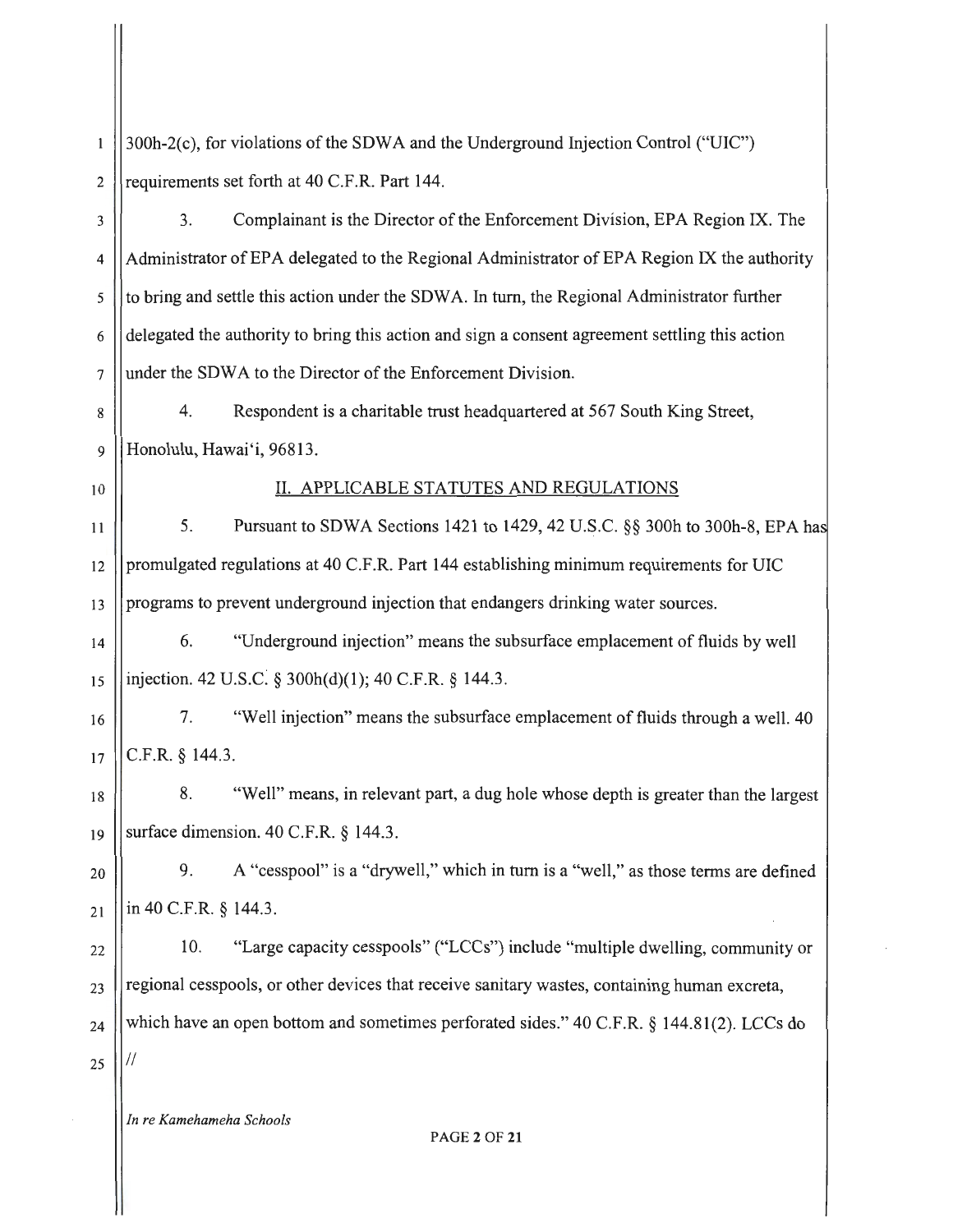not include single-family residential cesspools or non-residential cesspools which receive solely  $\mathbf{1}$ 2 Sanitary waste and have the capacity to serve fewer than 20 persons per day. *Id.* 

3 | 11. UIC program regulations classify LCCs as Class V UIC injection wells. 40 C.F.R. 4  $\frac{1}{2}$  144.80(e).

*5* 12. Class V UIC injection wells are considered a "facility or activity" subject to 6 || regulation under the UIC program.  $40 \text{ C.F.R.}$  § 144.3.

7 13. "Owner or operator" means the owner or operator of any "facility or activity" 8 Subject to regulation under the UIC program. 40 C.F.R.  $\S$  144.3.

<sup>9</sup>14. The "owner or operator" of a Class V UIC well must comply with Federal UIC 10 requirements in 40 C.F.R. Parts 144 through 147, and must also comply with any other measures  $_{11}$   $\parallel$  required by the owner's and operator's State or EPA Regional Office UIC Program to protect 12 || underground sources of drinking water.  $40 \text{ C.F.R.}$  § 144.82.

13 15. Owners or operators of existing LCCs were required to have closed those LCCs 14 | no later than April 5, 2005. 40 C.F.R.  $\S$  144.84(b)(2) and 144.88.

15  $||$  16. Pursuant to Section 1422(c) of the SDWA, 42 U.S.C. § 300h-1(c), and 40 C.F.R.  $16$   $||\S$  147.601, EPA administers the UIC program in the State of Hawai'i. This UIC program consists  $17$  || of the program requirements of 40 C.F.R. Parts 124, 144, 146, 147 (Subpart M), and 148.

18 | 17. Pursuant to Section  $1423(c)(1)$  of the SDWA, 42 U.S.C. § 300h-2(c)(1), and 40  $_{19}$  C.F.R. § 19.4, EPA may issue an administrative order either assessing a civil penalty of not more  $_{20}$  ||than \$21,916 per day per violation up to a maximum of \$273,945, or requiring compliance, or  $_{21}$  ||both, against any person who violates the SDWA or any requirement of an applicable UIC  $_{22}$  ||program.

23 || III. ALLEGATIONS

 $24$  || 18. Respondent is an association and thus qualifies as a "person" within the meaning  $_{25}$  || of Section 1401(12) of the SDWA, 42 U.S.C. § 300f(12), and 40 C.F.R. § 144.3.

*In re Kamehameha Schools* 

PAGE3 OF **21**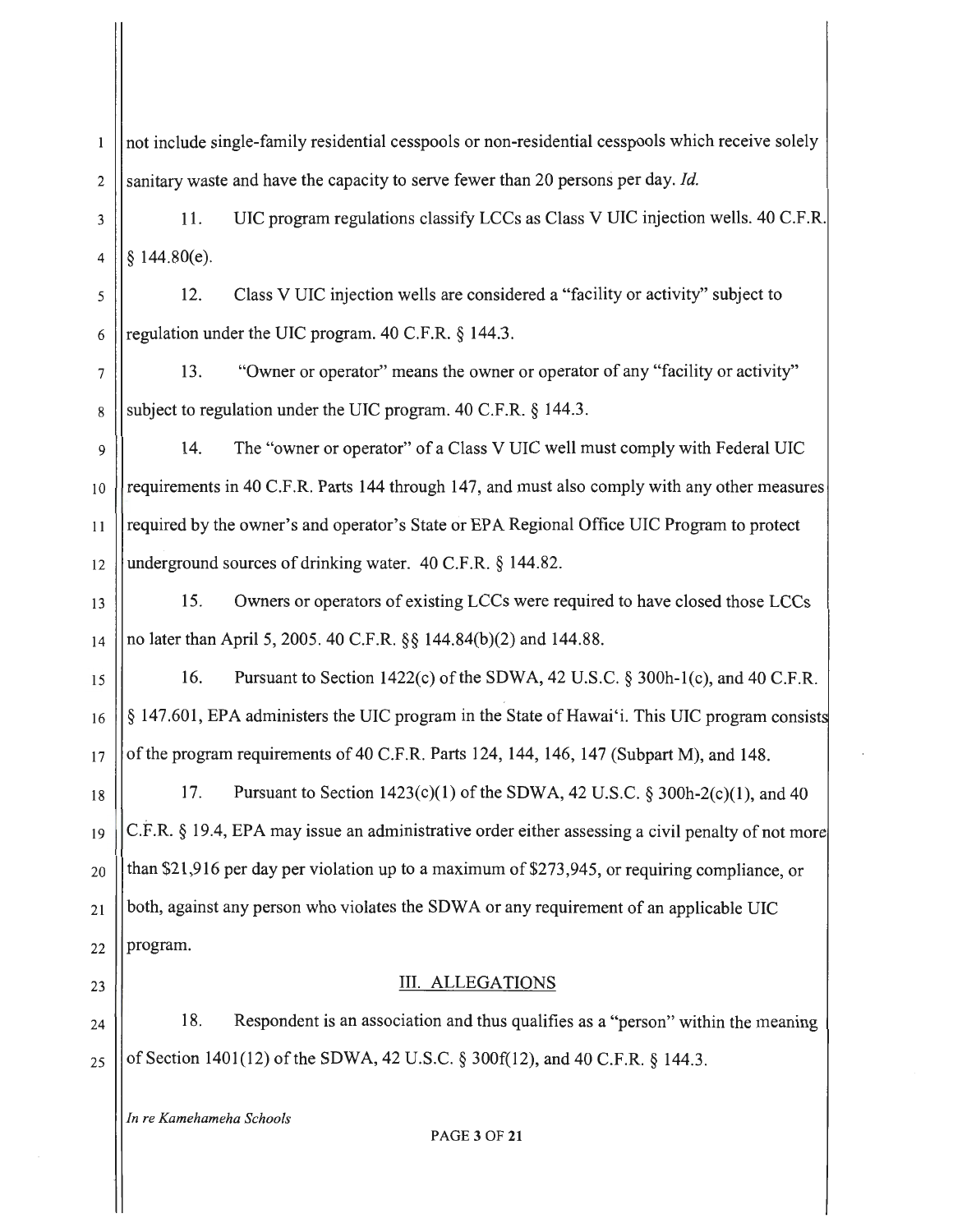2 least some of which contain LCCs. 3 20. Between at least November 2012 and July 26, 2017, Respondent owned at least 4 | | one LCC as that term is defined at 40 C.F.R.  $\S$  144.81(2). 5 21 . The LCC referenced in Paragraph 20 was located at 99-1622 Piimauna Drive, 6 Volcano, HI 96785. 7 22. Hawaiian International Sporting Club Inc., which leases the Property from 8 Respondent and operates the Property, closed the LCC referenced in Paragraph 20 and replaced 9 it with a septic system that was approved for use by the State of Hawai'i Department of Health 10 ("HDOH") on July 26, 2017. 11  $\vert$  23. The LCC referenced in Paragraph 20 was not closed by April 5, 2005. 12 24. Respondent's failure to close the LCC referenced in Paragraph 20 by April 5, 13  $||2005$  constitutes a violation of 40 C.F.R. §§ 144.84(b)(2) and 144.88. 14 || IV. SETTLEMENT TERMS 15 | A. General Provisions 16 17 18 19 20 21 22 23 24 25 25. For the purposes of this proceeding, Respondent (1) admits the jurisdictional allegations contained in this CA/FO; (2) neither admits nor denies the specific factual allegations contained in this CA/FO; (3) consents to the assessment of the penalty specified and to the specified compliance obligations contained in this CA/FO; and (4) and waives any right to contest the allegations or to the right to appeal the proposed final order accompanying the consent agreement. 40 C.F.R. § 22: 18(b)(2). 26. This CA/FO shall be the entire agreement between the Parties to resolve EPA's civil claims and causes of action alleged under 40 C.F.R. §§ 144.84(b)(2) and 144.88. Full compliance with this CA/FO shall constitute settlement of Respondent's liability for federal civil claims for the SDWA violations identified in Section III of this CA/FO. *In re Kamehameha Schools*  PAGE4 OF **21** 

19. Respondent owns or leases at least 3,000 properties in the state ofHawai'i, at

 $\mathbf{1}$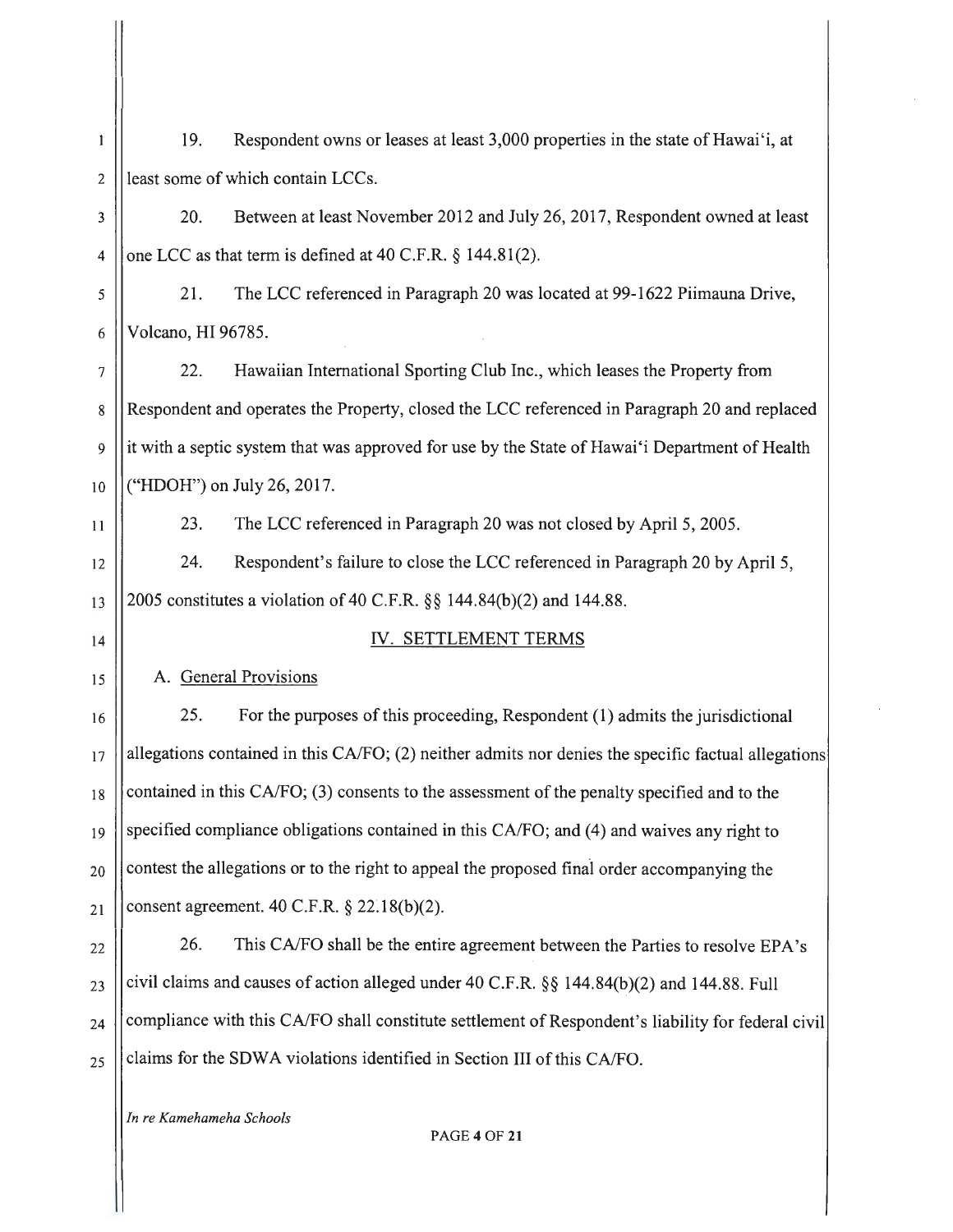27. The provisions of this CA/FO shall apply to and be binding upon Respondent, its  $\mathbf{1}$ 2 | officers, directors, agents, servants, authorized representatives, employees, and successors or 3 Assigns. Action or inaction of any persons, firms, contractors, employees, agents, or corporations  $4 \vert$  acting under, through, or for Respondent shall not excuse any failure of Respondent to fully  $\frac{1}{2}$  perform its obligations under this CA/FO.

<sup>6</sup>28. Issuance of this CA/FO does not in any manner affect the right of EPA to pursue 7 appropriate injunctive or other equitable relief or criminal sanctions for any violations of law, 8 except with respect to those claims against Respondent described in Paragraph 24 that have been 9 Specifically resolved by this CA/FO.

10 | 29. This CA/FO is not a permit or modification of a permit, and does not affect 11 Respondent's obligation to comply with all federal, state, local laws, ordinances, regulations,  $12$  | permits, and orders. Issuance of, or compliance with, this CA/FO does not waive, extinguish, 13 satisfy, or otherwise affect Respondent's obligation to comply with all applicable requirements  $14$  of the SDWA, regulations promulgated thereunder, and any order or permit issued thereunder,  $15$  except as specifically set forth herein.

16 | 30. EPA reserves any and all legal and equitable remedies available to enforce this  $17$  CA/FO, as well as the right to seek recovery of any costs and attorneys' fees incurred by EPA in  $18$  | any actions against Respondent for noncompliance with this CA/FO.

19 20 31. Unless otherwise specified, the Parties shall each bear their own costs and attorneys' fees incurred in this proceeding.

21 22 23 24 25 32. This CA/FO may be executed and transmitted by facsimile, email or other electronic means, and in multiple counterparts, each of which shall be deemed an original, but all of which shall constitute an instrument. If any portion of this CA/FO is determined to be unenforceable by a competent court or tribunal, the Parties agree that the remaining portions shall remain in full force and effect.

*In re Kamehameha Schools*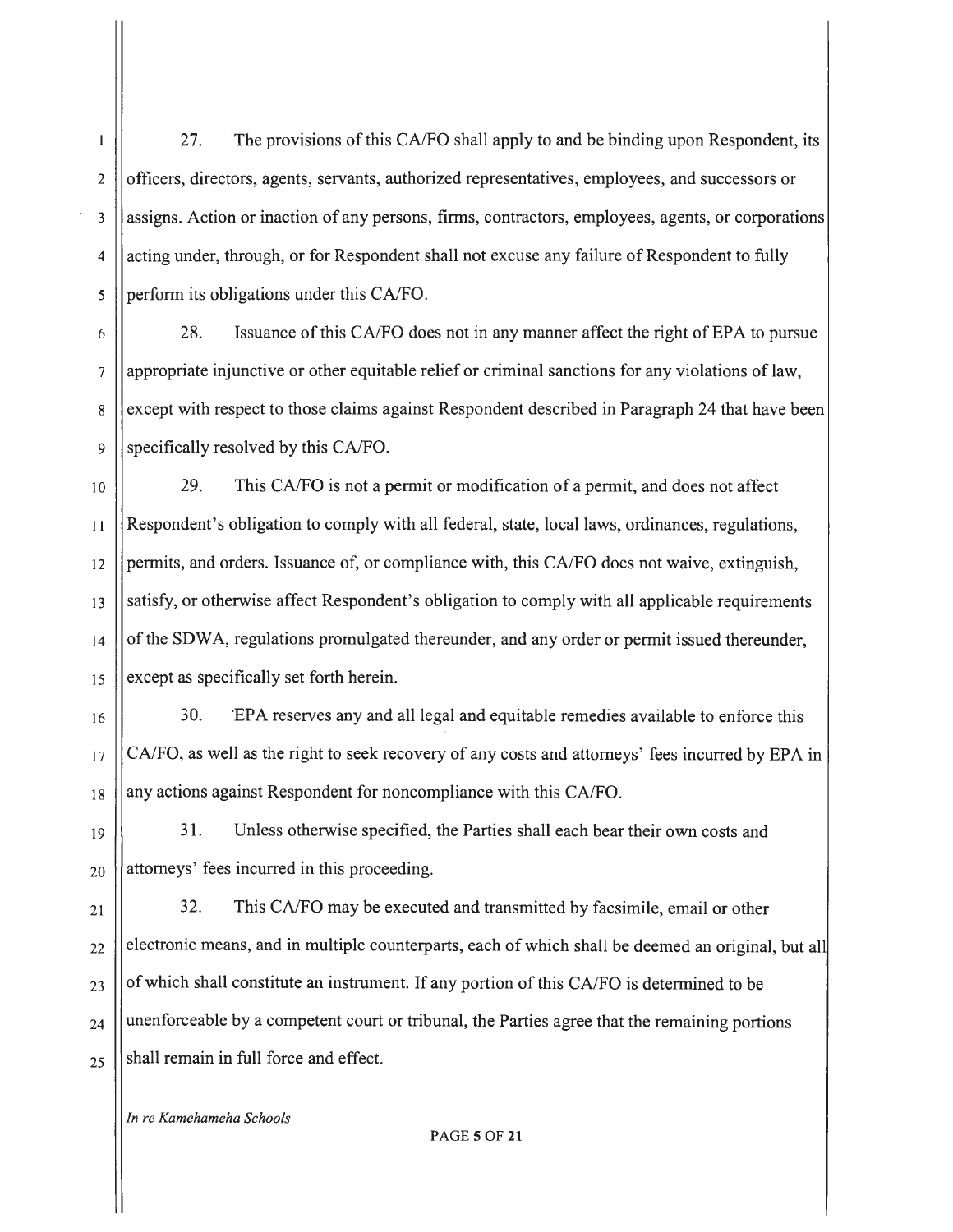| $\mathbf{1}$   | The undersigned representative of each party certifies that he or she is duly and<br>33.          |  |
|----------------|---------------------------------------------------------------------------------------------------|--|
| $\overline{2}$ | fully authorized to enter into and ratify this CA/FO.                                             |  |
| 3              | B. Penalty                                                                                        |  |
| 4              | Respondent agrees to the assessment of a civil penalty in the amount of ninety-<br>34.            |  |
| 5              | nine thousand five hundred and thirty-one dollars (\$99,531) for the violation of the SDWA at 99- |  |
| 6              | 1622 Piimauna Drive, Volcano, HI 96785, alleged in Section III of this CA/FO.                     |  |
| 7              | 35.<br>Respondent shall pay the assessed penalty no later than thirty (30) days from the          |  |
| 8              | Effective Date of this CA/FO.                                                                     |  |
| 9              | 36.<br>Respondent may pay the penalty by check (mail or overnight delivery), wire                 |  |
| 10             | transfer, automated clearing house, or online payment. Payment instructions are available at:     |  |
| 11             | http://www2.epa.gov/financial/makepayment. Payments made by a cashier's check or certified        |  |
| 12             | check must be payable to the order of "Treasurer, United States of America" and delivered to the  |  |
| 13             | following address:                                                                                |  |
| 14             | U.S. Environmental Protection Agency                                                              |  |
| 15             | <b>Fines and Penalties</b><br>Cincinnati Finance Center                                           |  |
| 16             | P.O. Box 979077<br>St. Louis, Missouri 63197-9000                                                 |  |
| 17             | 37.<br>Concurrent with making the payment pursuant to Paragraphs 34 through 36,                   |  |
| 18             | Respondent must provide a letter with evidence of the payment and the title and docket number     |  |
| 19             | of this action, to the EPA Region IX Regional Hearing Clerk, via United States mail, at:          |  |
| 20             | <b>Regional Hearing Clerk</b>                                                                     |  |
| 21             | U.S. Environmental Protection Agency<br>Region IX - Office of Regional Counsel                    |  |
| 22             | 75 Hawthorne Street (ORC-1)<br>San Francisco, CA 94105                                            |  |
| 23             | Respondent shall also send copies of the letter to the EPA Region IX Enforcement Division         |  |
| 24             | Enforcement Officer and the EPA Region IX Office of Regional Counsel attorney in accordance       |  |
| 25             | with Paragraph 66.                                                                                |  |
|                | In re Kamehameha Schools<br><b>PAGE 6 OF 21</b>                                                   |  |
|                |                                                                                                   |  |

 $\alpha_{\rm{max}}$ 

 $\overline{\mathbf{H}}$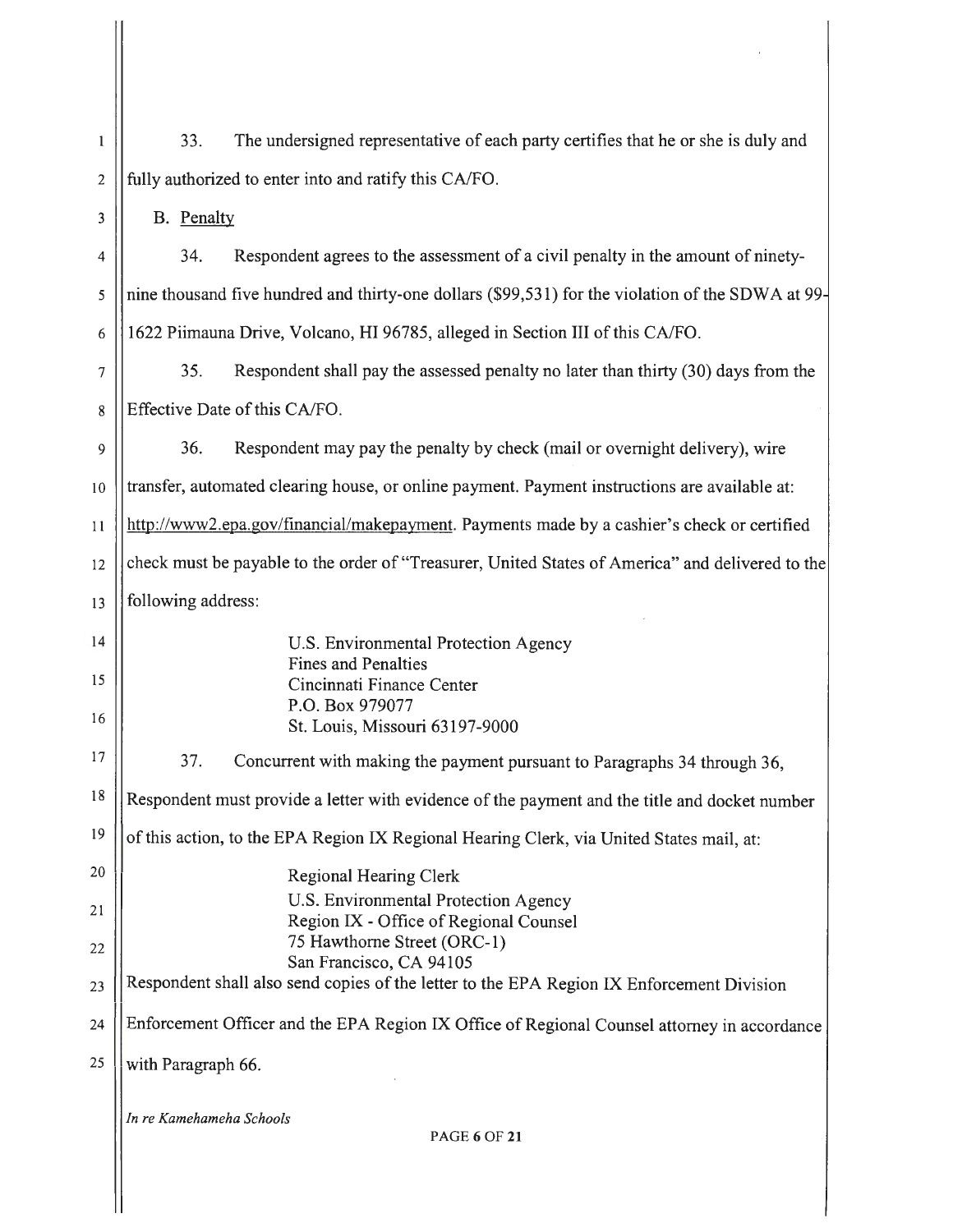38. In accordance with the Debt Collection Act of 1982 and 40 C.F.R. Part 13,  $\mathbf{1}$  $2$  ||interest, penalty charges, and administrative costs will be assessed against the outstanding 3 amount that Respondent owes to EPA for Respondent's failure to pay the civil administrative  $4$  | penalty by the deadline specified in Paragraph 35. 5 39. Interest on delinquent penalties will be assessed at an annual rate that is equal to  $6$  || the rate of current value of funds to the United States Treasury (i.e., the Treasury tax and loan 7 account rate) as prescribed and published by the Secretary of the Treasury in the Federal Registe 8 and the Treasury Fiscal Requirements Manual Bulletins. 40 C.F.R. § 13.11(a)(1). 9 40. A penalty charge will be assessed on all debts more than 90 days delinquent. The 10 | penalty charge will be at a rate of 6% per annum and will be assessed monthly. 40 C.F.R. §  $11$  | 13.11(c). 12 41. In addition, administrative costs for handling and collecting Respondent's  $13$  ||overdue debt will be assessed based on either actual or average cost incurred, and will include  $14$  ||both direct and indirect costs. 40 C.F.R. § 13.11(b). <sup>15</sup>42. Failure to pay any civil administrative penalty by the deadline may also lead to  $16$  || any or all of the following actions: 17 | a. The debt being referred to a collection agency, a credit reporting agency, or to 18 || the Department of Justice for filing of a collection action in the appropriate 19 United States District Court. 40 C.F.R. §§ 13.13, 13.14, and 13.33. In any 20 | such collection action, the validity, amount, and appropriateness of the  $|21|$  assessed penalty and of this CA/FO shall not be subject to review.  $22$  || b. The department or agency to which this matter is referred (e.g., the 23 | Department of Justice, the Internal Revenue Service) may assess 24 | administrative costs for handling and collecting Respondent's overdue debt in  $25$  || addition to EPA's administrative costs. *In re Kamehameha Schools* 

PAGE 7 OF **21**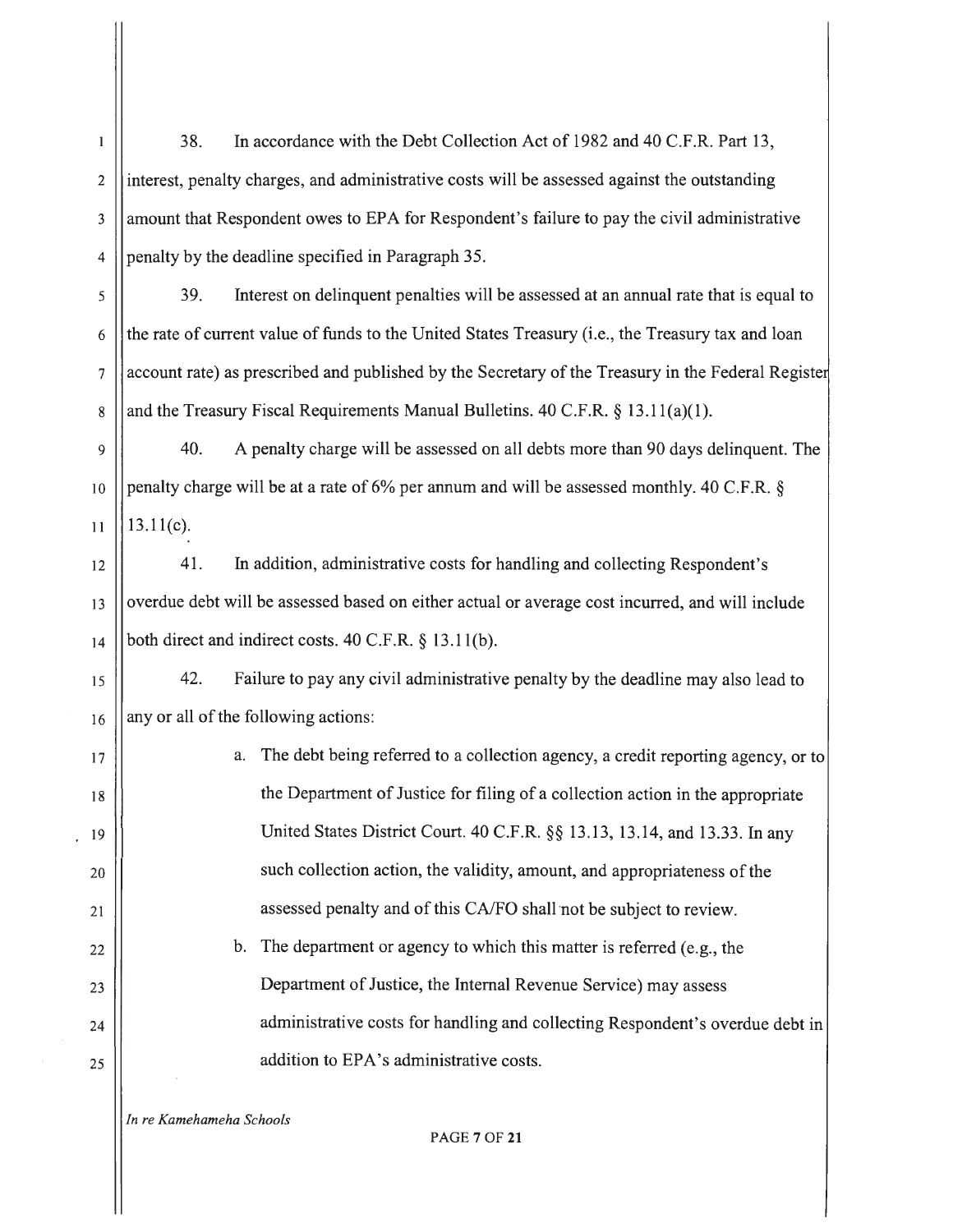| 1            | c. EPA may (i) suspend or revoke Respondent's licenses or other privileges; or                      |
|--------------|-----------------------------------------------------------------------------------------------------|
| $\mathbf{2}$ | (ii) suspend or disqualify Respondent from doing business with EPA or                               |
| 3            | engaging in programs EPA sponsors or funds. 40 C.F.R. § 13.17.                                      |
| 4            | Respondent shall tender any interest, handling charges, late penalty payments, and<br>43.           |
| 5            | stipulated penalties in the same manner as described in Paragraphs 36 and 37.                       |
| 6            | C. Compliance                                                                                       |
| 7            | Respondent shall perform a compliance audit ("Audit") of its properties in the<br>44.               |
| 8            | state of Hawai'i to identify and close all identified LCCs.                                         |
| 9            | EPA and Respondent agree that violations reported or otherwise disclosed to<br>45.                  |
| 10           | EPA and corrected under, and in accordance with, this CA/FO and the applicable provisions of        |
| 11           | EPA's Incentives for Self-Policing: Discovery, Disclosure, Correction and Prevention of             |
| 12           | Violations ("Audit Policy"), 65 Fed. Reg. 19,618 (Apr. 11, 2000), shall be eligible for 100%        |
| 13           | mitigation of gravity-based penalties. The parties further agree that this CA/FO is intended to     |
| 14           | serve the objectives of, and be interpreted in harmony with, the Audit Policy. In the event of an   |
| 15           | actual or perceived conflict between the terms of this CA/FO and of the Audit Policy, the parties   |
| 16           | agree that the terms of this CA/FO shall prevail in regard to whether or not the criteria set forth |
| 17           | in the Audit Policy have been met.                                                                  |
| 18           | 46.<br>The Audit shall comply with the following requirements:                                      |
| 19           | Scope: All Target Properties must be inspected pursuant to Subparagraph d of<br>a.                  |
| 20           | this Paragraph and an inspection report that addresses each Target Property must                    |
| 21           | be prepared pursuant to Paragraph 47. All LCCs identified shall be closed in                        |
| 22           | accordance with Paragraph 48. The following definitions apply:                                      |
| 23           | Target Properties: This includes all properties owned or leased by<br>i.                            |
| 24           | Respondent in Hawai'i that contain or potentially contain an LCC and are                            |
| 25           | not otherwise excluded as Non-Target Properties. All Properties owned                               |
|              |                                                                                                     |

*In re Kamehameha Schools* 

PAGE **8** OF **21** 

 $\hat{\mathcal{A}}$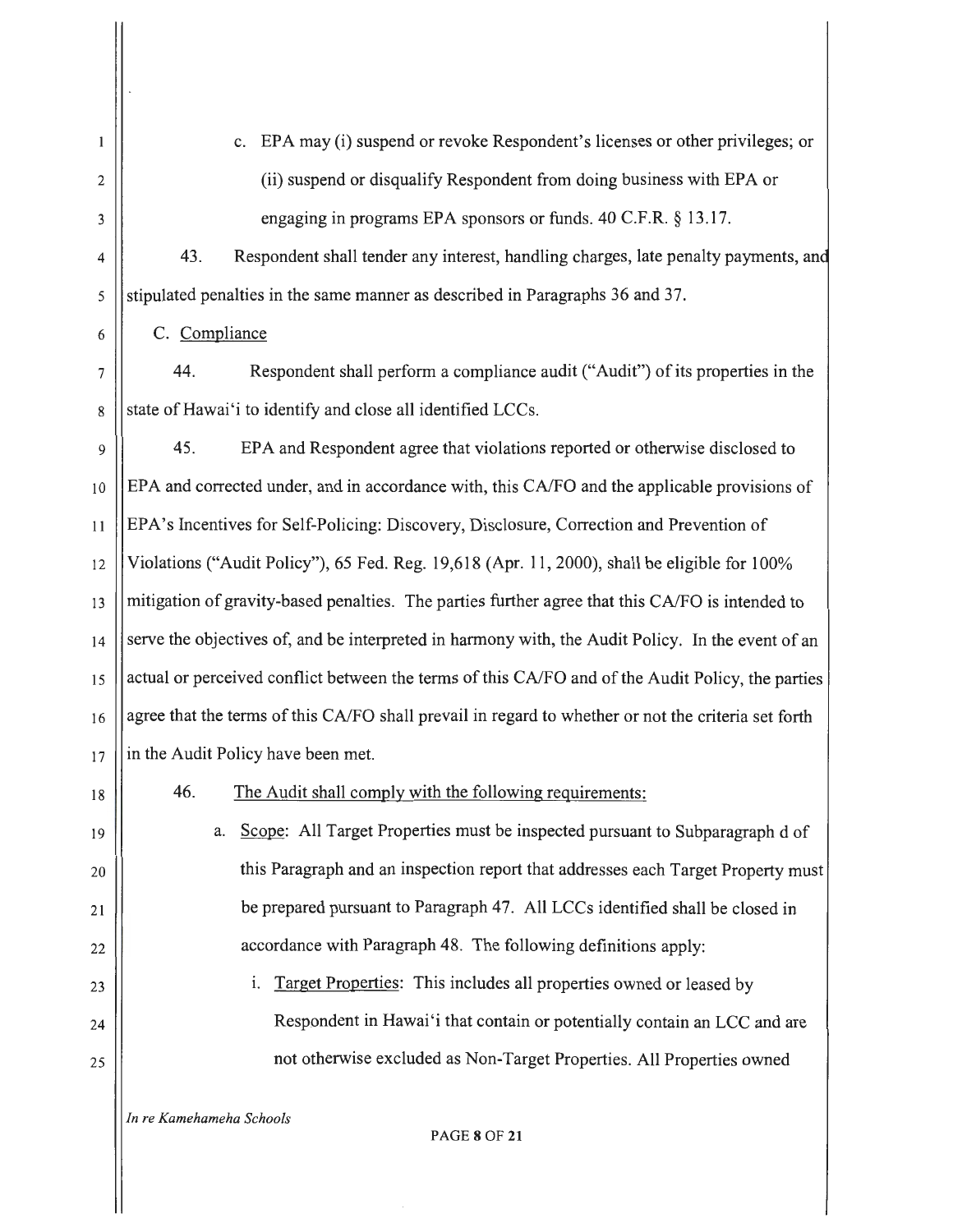$\mathbf{1}$ and/or operated by Respondent in the state of Hawai'i shall be treated as Target Properties for purposes of this Audit unless Respondent finds 2 sufficient documentation that the property is properly classified as a Non-3 4 Target Properties pursuant to Subparagraph a.ii of this Paragraph.  $11.$  Non-Target Properties: Non-Target Properties include those that  $(A)$  are 5 connected to a sewer system; (B) contain an on-site wastewater treatment 6 facility permitted by HDOH; (C) contain an HDOH-permitted Individual 7 8 Wastewater System ("IWS") that is not a cesspool; (D) are vacant; or (E) are 9 residential properties that contain one or fewer single-family residences or 10 are non-residential properties that have the capacity to serve not more than 19 persons per day. 11 iii. Sufficient Documentation: Respondent shall rely on Sufficient 12 Documentation that a particular property is a Non-Target Property and does 13 not otherwise contain an LCC. Sufficient documentation means: 14 A. For Properties connected to a sewer: written confirmation of the 15 connection from the county or private sewer operator; building plans 16 documenting the connection to a county or private sewer system; or 17 a sewer bill from the past year. 18 B. For properties that contain an on-site wastewater treatment system: 19 an HDOH permit or written documentation from HDOH of approval 20 to operate the wastewater treatment system. 21 C. For properties that contain a non-cesspool IWS: an IWS permit fro 22 HDOH or written documentation from HDOH showing that the IWS 23 is permitted. 24 25 *In re Kamehameha Schools*  PAGE9 OF **21**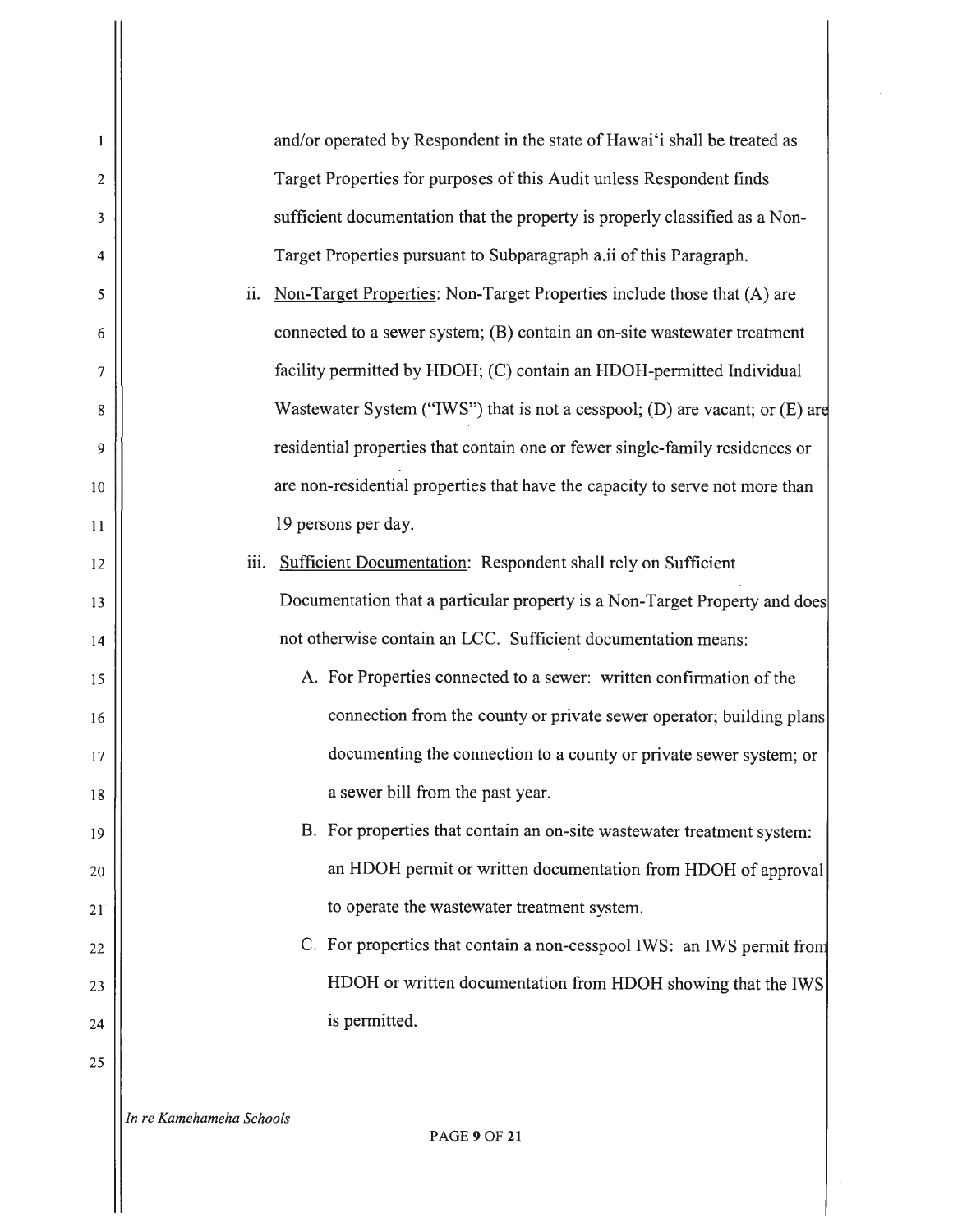- D. For vacant properties: a "Building Value" of zero according to government tax records as of the Effective Date of this CA/FO.
- E. For properties that contain one or fewer single-family residences and non-residential properties that have the capacity to serve not more than 19 persons per day: a Tax Map Key code showing that the property contains one or fewer single-family residences, or a certified statement from a representative of Respondent.

iv. Respondent shall submit for EPA's approval a list of Target and Non-Target Properties. Each list must be certified pursuant to Paragraph 68. Target Properties shall be identified by address, Tax Map Key, and land use classification. Non-Target Properties shall be separated into the five categories listed in Paragraph 46.a.ii. EPA will respond within 14 days to notify Respondent if it disapproves of the non-target determination for any property. If EPA disapproves a non-target determination, the property is a Target Property and must be inspected pursuant to Subparagraph d of this Paragraph. Respondent claims all information submitted pursuant to this Subparagraph and Paragraph 49 (except for government-generated documents) as Confidential Business Information (CBI) in accordance with 40 C.F.R. § 2.204 and Section I.I.3 of the Audit Policy, 65 Fed. Reg. 19,624, and EPA agrees to not publicly release such information until such time as a final CBI determination is made in accordance with the procedures set forth at 40 C.F.R. Part 2. At that point, EPA will treat the information consistent with the requirements of 40 C.F.R Part 2. EPA will also treat this information consistent with the protections identified in the Memorandum

25

2

 $\mathbf{1}$ 

3

4

5

6

7

8

9

10

11

12

13

14

15

16

17

18

19

20

21

22

23

24

*In re Kamehameha Schools* 

PAGE **10** OF **21**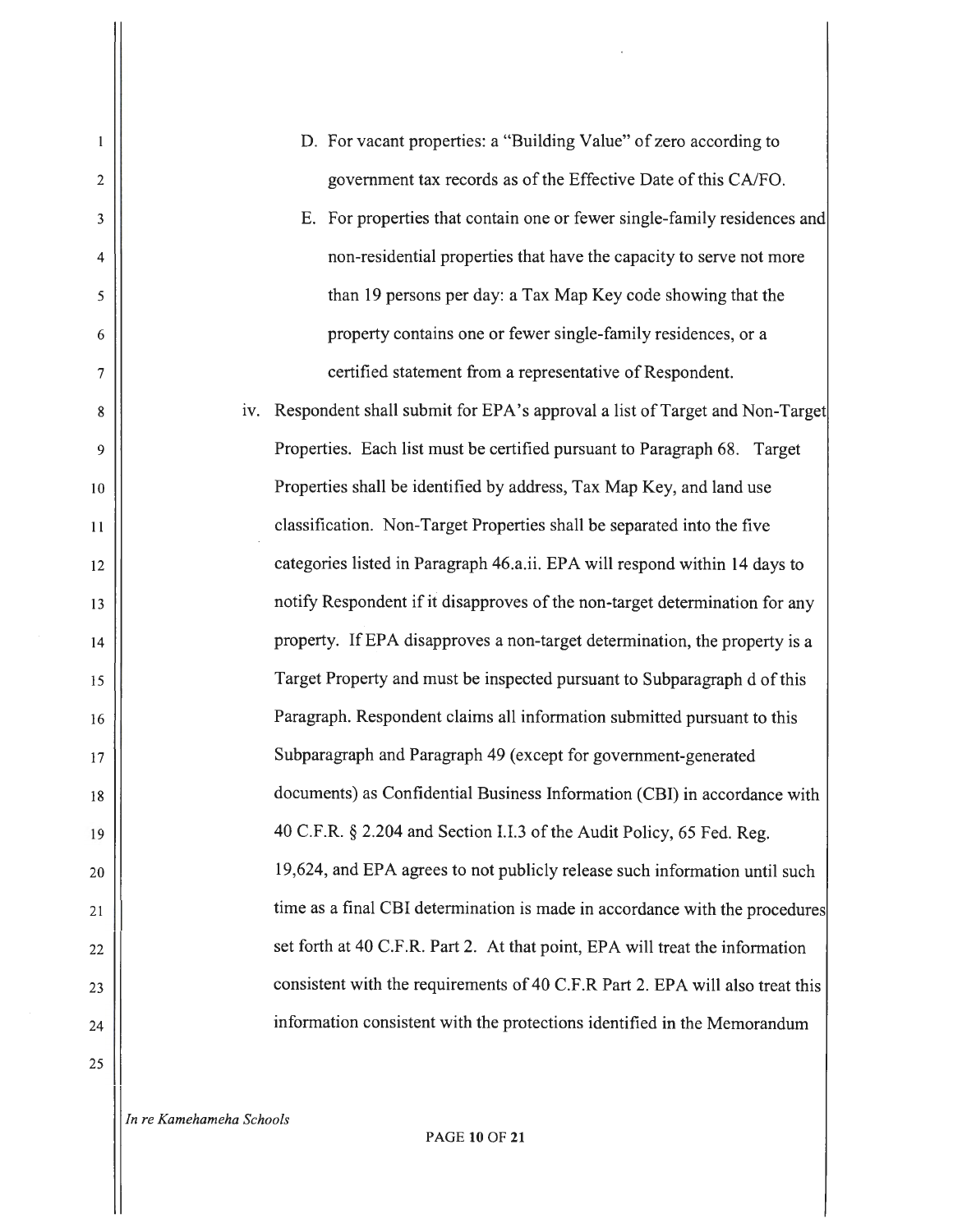| from Assistant Administrator Steven A. Herman entitled "Confidentiality of          |
|-------------------------------------------------------------------------------------|
| Information Received Under Agency's Self-Disclosure Policy."                        |
| Respondent shall, at EPA's request, make available the documentation<br>$V_{\rm A}$ |
| relied upon. With the exception of information obtained through databases           |
| maintained by a government entity, Respondent shall maintain the                    |
| documentation relied upon until the Audit is complete and at least 3 years          |
| after any violations identified have been resolved by formal settlement in          |
| accordance with the Audit Policy, 65 Fed. Reg. 19,624 and 19,626. Where             |
| Respondent obtains information through databases maintained by a                    |
| government entity, Respondent shall provide EPA with the name of the                |
| database and a certified statement from a representative of Respondent              |
| documenting when the information was obtained.                                      |
| b. Independent Third-Party Auditor                                                  |
| Inspection of all Target Properties pursuant to Subparagraph d of this<br>i.        |
| Paragraph shall be conducted by an independent third-party auditor (the             |
| "Auditor") who has experience with LCCs. Respondent shall have the                  |
| Auditor: supervise the preparation of and sign the Inspection Phase                 |
| Completion Reports as required by Paragraph 47 of this CA/FO; and                   |
|                                                                                     |

prepare and sign the Final LCC Closure Reports as required under Paragraph 49 of this CA/FO.

ii. Recordkeeping: Respondent shall include in its written agreement with the Auditor a provision requiring the Auditor to prepare and maintain contemporaneous records when supervising or assisting in the conduct of the Audit. The Auditor's records of the Audit shall be made available to EPA upon request.

*In re Kamehameha Schools* 

2

 $\mathbf{1}$ 

3

4

5

6

7

8

9

10

11

12

13

14

15

16

17

18

19

20

21

22

23

24

25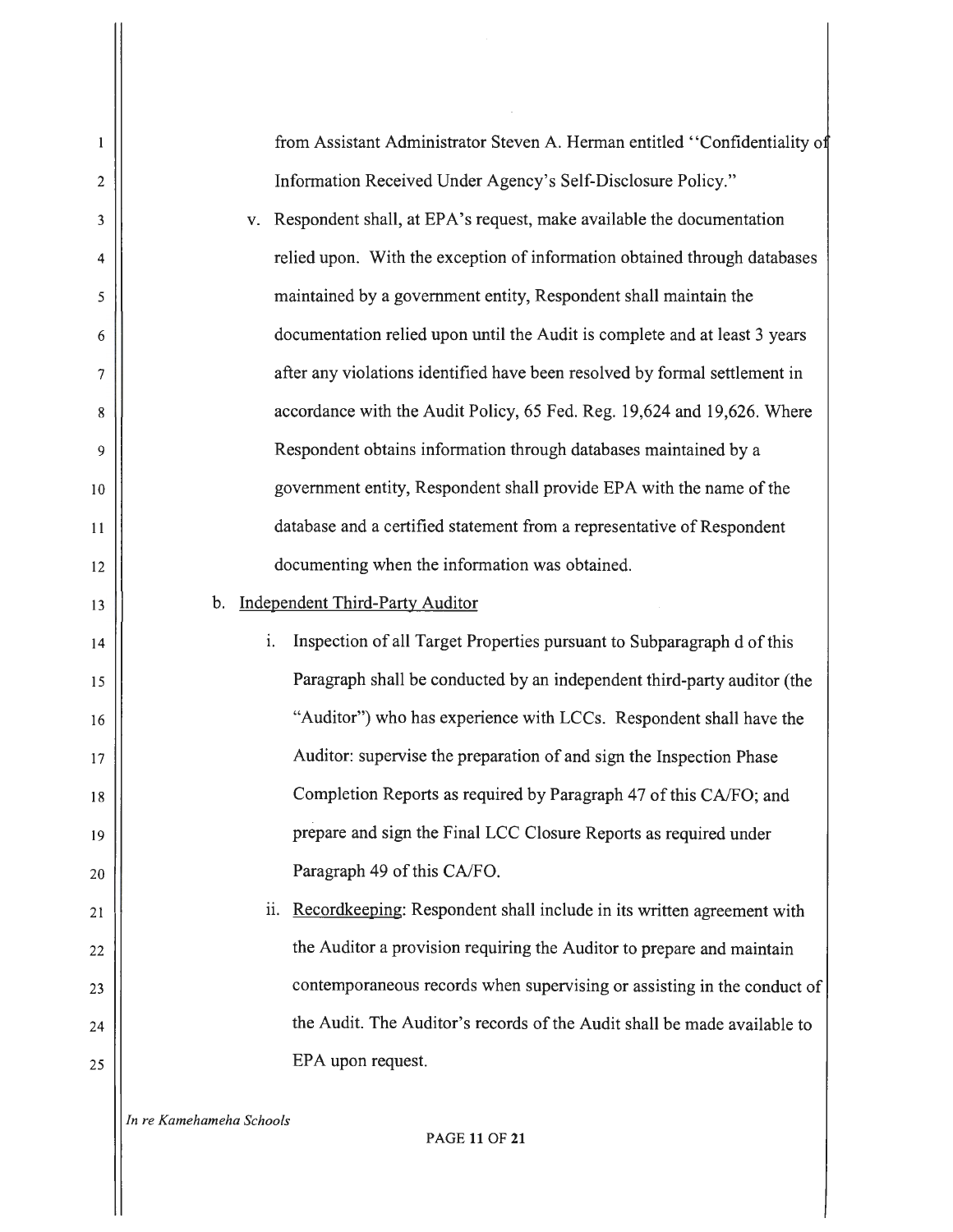| 1                | iii. Approval of Auditor: No later than thirty (30) calendar days following the |
|------------------|---------------------------------------------------------------------------------|
| 2                | Effective Date of this CA/FO, Respondent shall notify EPA in writing of         |
| 3                | Respondent's choice of the Auditor, and provide a curriculum vitae and          |
| 4                | list of past cesspool projects performed by the proposed Auditor. At its        |
| 5                | sole discretion, EPA may approve or disapprove Respondent's choice of           |
| 6                | the Auditor, but such approval shall not be unreasonably withheld.              |
| $\boldsymbol{7}$ | Within fifteen (15) calendar days of EPA's receipt of Respondent's notice       |
| 8                | of its choice of an Auditor, EPA will respond in writing to Respondent's        |
| 9                | nomination. If EPA notifies Respondent that Respondent's choice of an           |
| 10               | Auditor is unacceptable, Respondent shall have additional thirty (30)           |
| 11               | calendar days in which to nominate a different Auditor, and to provide the      |
| 12               | information required by this Paragraph.                                         |
| 13               | <b>Inspection Schedule:</b><br>$\mathbf{c}$ .                                   |
| 14               | Inspections will be conducted in three phases: (I) Oahu; (II)<br>i.             |
| 15               | Kauai/Maui/Molokai ("KMM"); and (III) the Island of Hawai'i ("Big               |
| 16               | Island"). The term "Audit" as used herein refers collectively to all three      |
| 17               | phases. All Target Properties will be subject to the Audit.                     |
| 18               | ii. For Phase I (Oahu):                                                         |
| 19               | A. Within thirty (30) calendar days of the effective date for this CA/FO,       |
| 20               | Respondent shall submit to EPA a list of Target and Non-Target                  |
| 21               | Properties in Oahu, pursuant to Paragraph 46.a.iv.                              |
| 22               | B. The Phase I Inspection completion date shall be seventy-four (74)            |
| 23               | calendar days from submission to EPA of the Target and Non-Target               |
| 24               | Properties list for Oahu. However, if the number of Target                      |
| 25               | Properties in Oahu is greater than 100, then Respondent may submit              |
|                  | In re Kamehameha Schools<br><b>PAGE 12 OF 21</b>                                |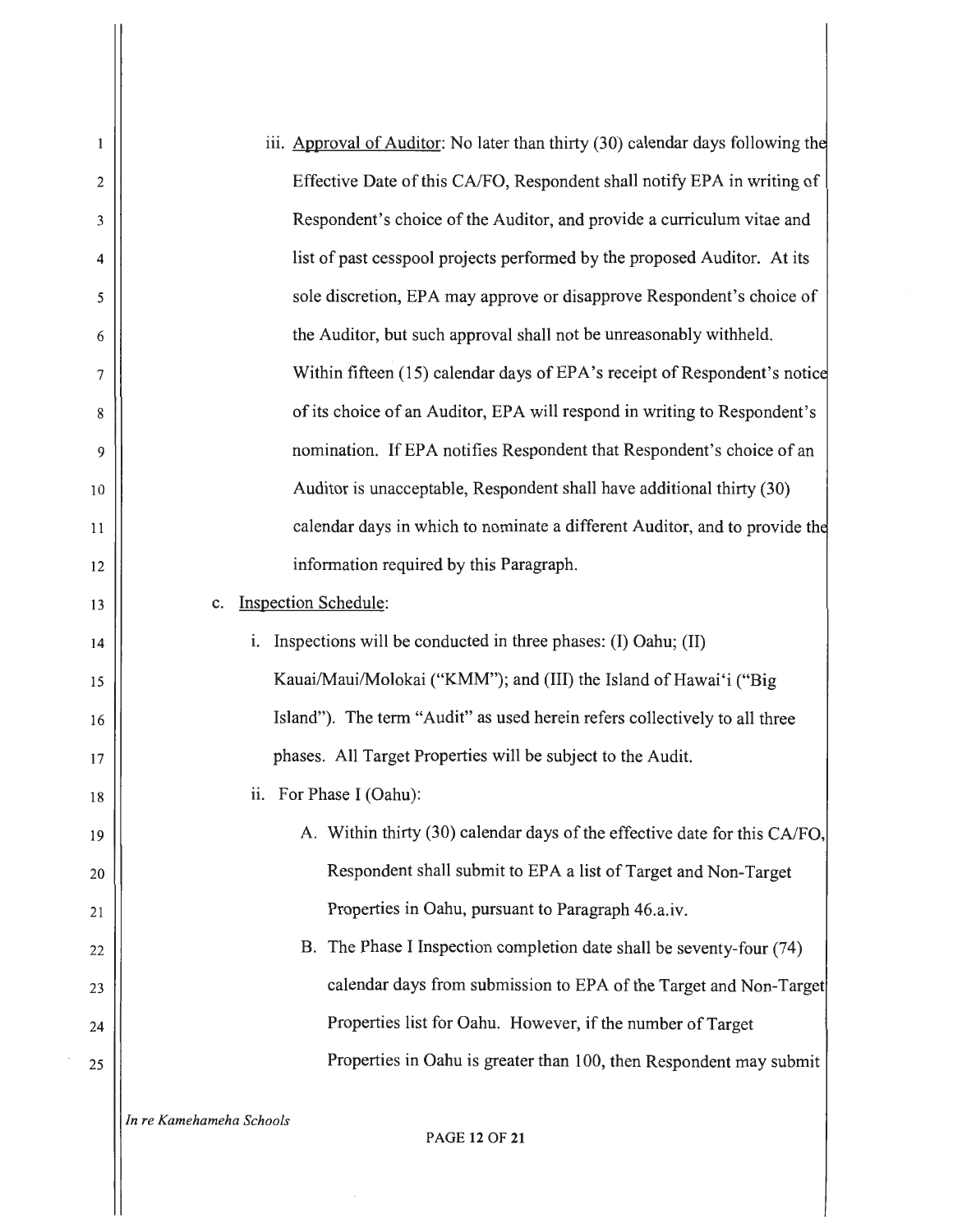| 1  | a proposed project schedule for EPA's approval. The proposed                       |
|----|------------------------------------------------------------------------------------|
| 2  | project schedule shall be submitted with the list of Target and Non-               |
| 3  | Target Properties for Oahu.                                                        |
| 4  | iii. For Phase II (KMM):                                                           |
| 5  | A. Within sixty (60) calendar days of the effective date for this CA/FO,           |
| 6  | Respondent shall submit to EPA for approval a list of Target and                   |
| 7  | Non-Target Properties for KMM, pursuant to Paragraph 46.a.iv.                      |
| 8  | B. The Phase II Inspection Completion Date shall be seventy-four                   |
| 9  | calendar (74) days from submission to EPA of the Target and Non-                   |
| 10 | Target Properties list for KMM.                                                    |
| 11 | iv. For Phase III (Big Island):                                                    |
| 12 | A. Within one hundred and eighty (180) calendar days of the effective              |
| 13 | date for this CA/FO Respondent shall submit to EPA for approval a                  |
| 14 | list of Target and Non-Target Properties for the Big Island, pursuant              |
| 15 | to Paragraph 46.a.iv.                                                              |
| 16 | B. The Phase III Inspection completion date shall be seventy-four (74)             |
| 17 | calendar days from submission to EPA of the Target and Non-Target                  |
| 18 | Properties list for the Big Island. However, if the number of Target               |
| 19 | Properties on the Big Island is greater than 60, then Respondent may               |
| 20 | submit a proposed project schedule for EPA's approval. The                         |
| 21 | proposed project schedule shall be submitted with the list of Target               |
| 22 | and Non-Target Properties for the Big Island.                                      |
| 23 | <b>Inspection Procedures:</b><br>d.                                                |
| 24 | i.<br>In each phase, the Auditor shall inspect supervise the inspection of each of |
| 25 | the Target Properties for the presence of an LCC. Each inspection shall            |
|    | In re Kamehameha Schools<br><b>PAGE 13 OF 21</b>                                   |
|    |                                                                                    |

 $\frac{1}{2}$ 

 $\begin{array}{c} \begin{array}{c} \begin{array}{c} \begin{array}{c} \end{array} \end{array} \\ \begin{array}{c} \end{array} \end{array} \end{array} \end{array}$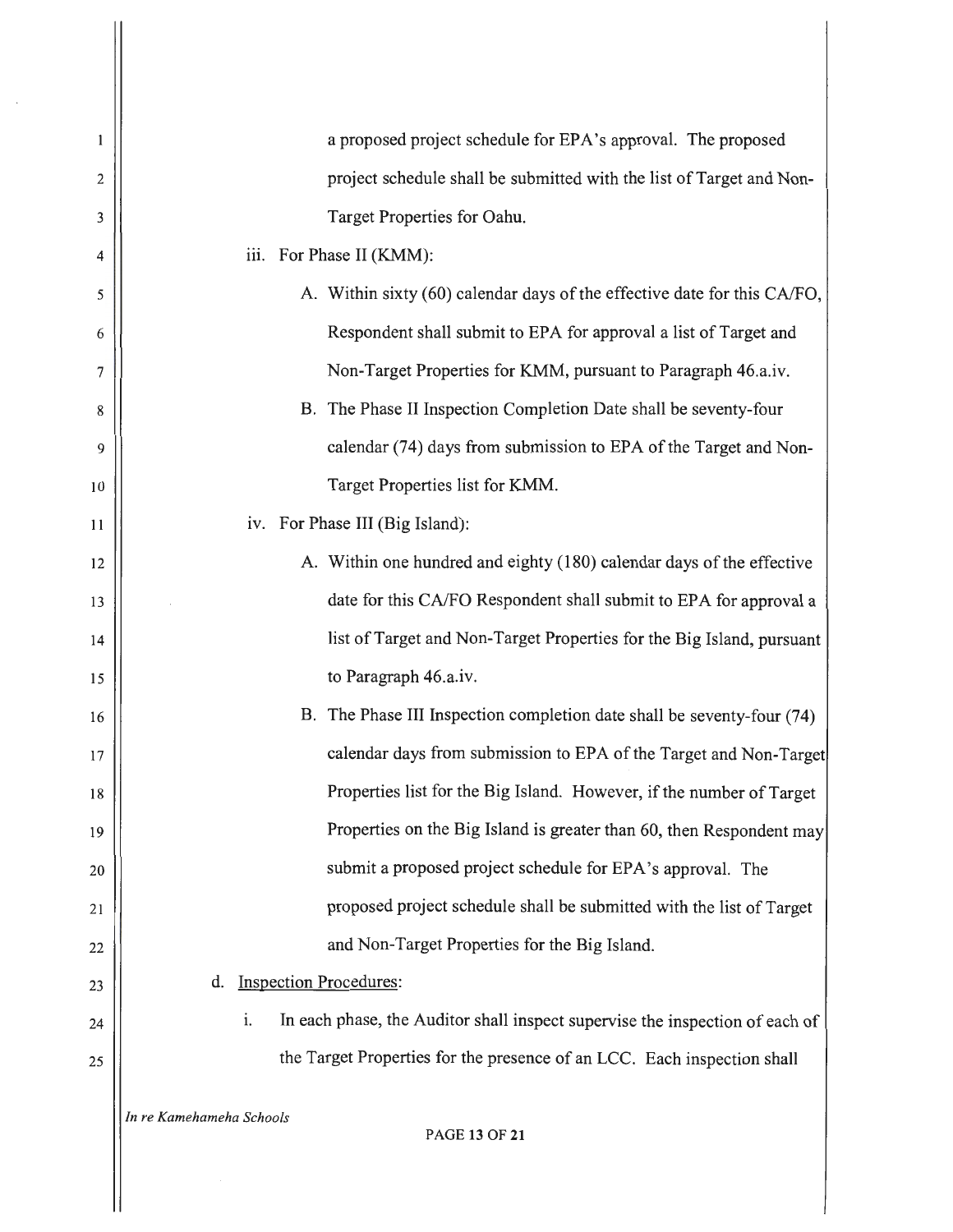| $\mathbf{1}$ | include an on-site visual inspection of the Target Property. Additionally,                      |
|--------------|-------------------------------------------------------------------------------------------------|
| 2            | inspections may include, but are not limited to, a review of property                           |
| 3            | records, permits, water use records, and/or other documentation, and                            |
| 4            | interviews with employees of Respondent, occupants, tenants and/or                              |
| 5            | lessees, as needed to confirm the presence (or absence) and location of an                      |
| 6            | LCC.                                                                                            |
| 7            | All work will be in accordance with accepted standards of professional<br>ii.                   |
| 8            | engineering procedures as practiced by members of the local engineering                         |
| 9            | profession currently practicing in Hawai'i under similar conditions.                            |
| 10           | 47.<br><b>Inspection Phase Completion Reports:</b>                                              |
| 11           | For each phase of inspections, the Auditor shall prepare a separate Inspection<br>a.            |
| 12           | Phase Completion Report documenting the findings of the inspections of the                      |
| 13           | Target Properties in that phase. The Inspection Phase Completion Report shall                   |
| 14           | include:                                                                                        |
| 15           | i.<br>A description of how the Audit Procedures were followed in completing that                |
| 16           | phase of the Audit.                                                                             |
| 17           | ii.<br>The number of LCCs located on Target Properties as a result of that phase                |
| 18           | of the Audit, a description of each LCC, and a description of how the LCC                       |
| 19           | was identified and/or confirmed.                                                                |
| 20           | iii.<br>For those Target Properties that were determined not to contain an LCC, a               |
| 21           | description of how it was determined that the property did not contain an                       |
| 22           | LCC and what, if any, other wastewater treatment system is being used.                          |
| 23           | The Phase I Inspection Completion Report shall be submitted within sixty (60)<br>$\mathbf{b}$ . |
| 24           | days of the Oahu Inspection completion date.                                                    |
| 25           |                                                                                                 |
|              | In re Kamehameha Schools                                                                        |

PAGE **14** OF **21**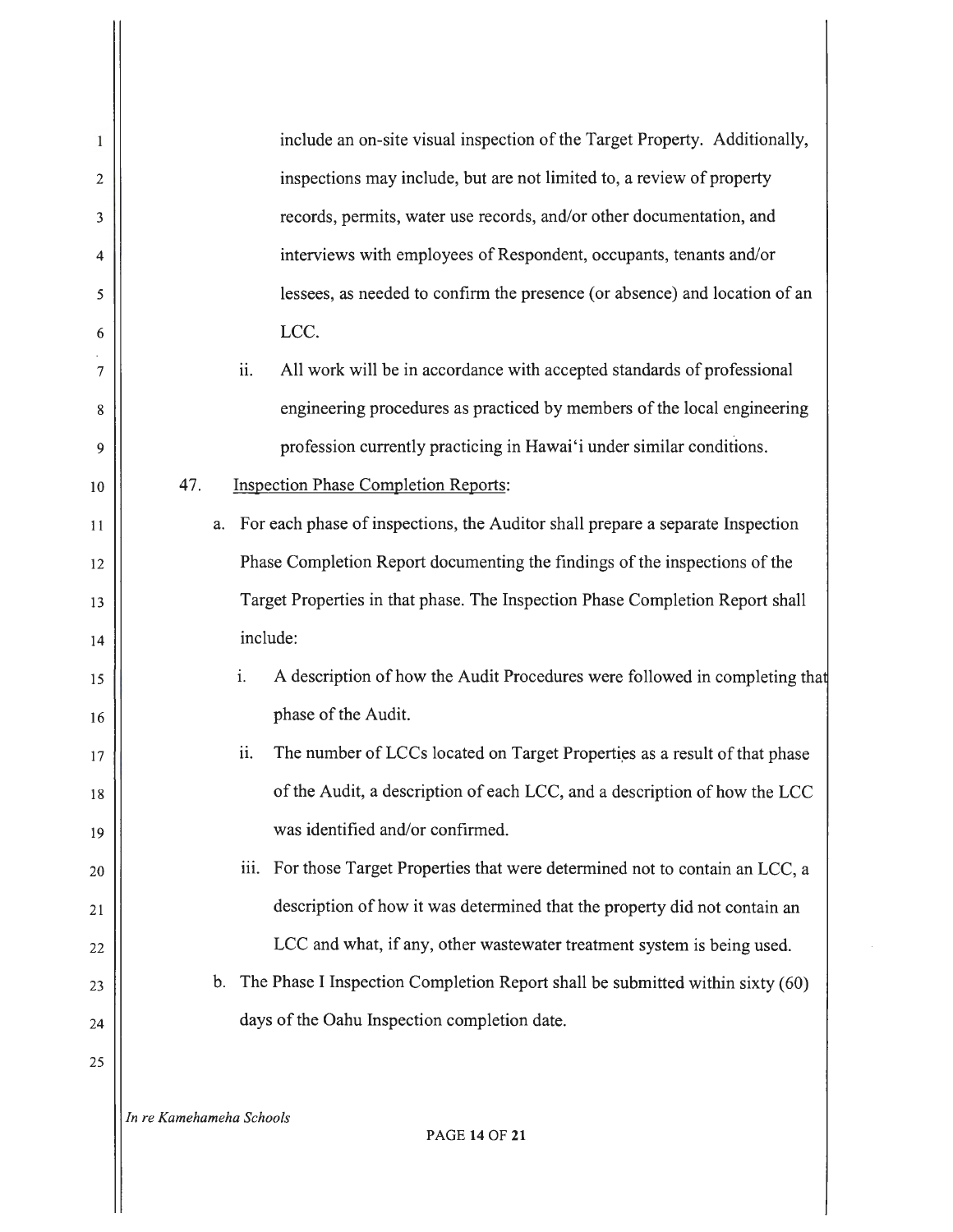| 1  |                          | The Phase II Inspection Completion Report shall be submitted within sixty (60)<br>$c_{\cdot}$     |
|----|--------------------------|---------------------------------------------------------------------------------------------------|
| 2  |                          | days of the KMM Inspection completion date.                                                       |
| 3  |                          | The Phase III Inspection Completion Report shall be submitted within sixty (60)<br>$\mathbf{d}$ . |
| 4  |                          | days of the Big Island Inspection completion date.                                                |
| 5  | 48.                      | LCC Closures and Schedule:                                                                        |
| 6  | a.                       | With the Inspection Phase Completion Report for each phase, Respondent shall                      |
| 7  |                          | also submit for EPA's approval a plan and schedule for closure of any LCCs                        |
| 8  |                          | identified.                                                                                       |
| 9  |                          | b. LCCs shall be closed as soon as possible subject to Section G of this CA/FO.                   |
| 10 |                          | Construction plans for an IWS shall be prepared and submitted to HDOH for                         |
| 11 |                          | approval or Respondent must apply for a sewer connection within thirty (30)                       |
| 12 |                          | days of submission of the Inspection Phase Completion Report for the phase in                     |
| 13 |                          | which the LCC was identified.                                                                     |
| 14 |                          | LCCs shall be closed in accordance with 40 C.F.R. §§ 144.84(b)(2), 144.88(a)<br>$c_{\cdot}$       |
| 15 |                          | and 144.89(a), and all applicable federal, state, and local closure requirements.                 |
| 16 | 49.                      | Final LCC Closure Reports: Within ten (10) days of obtaining HDOH approval                        |
| 17 |                          | of the Backfill Closure Report for each identified LCC, the Auditor shall submit a Final LCC      |
| 18 |                          | Closure Report briefly describing and documenting completion of the LCC closure steps to EPA      |
| 19 |                          | that includes, at a minimum, the following:                                                       |
| 20 | a.                       | HDOH permit to operate an IWS or approval to connect to sewer;                                    |
| 21 |                          | b. A copy of the approved LCC backfill closure report; and                                        |
| 22 | 50.                      | The Audit shall not affect EPA's right to bring a claim or cause of action other                  |
| 23 |                          | than those specified in Section III of this CA/FO, including a claim or cause of action for an    |
| 24 |                          | LCC violation that could have been, but was not, reported and closed as part of the Audit.        |
| 25 | 51.                      | Respondent shall bear all costs associated with the Audit.                                        |
|    | In re Kamehameha Schools | <b>PAGE 15 OF 21</b>                                                                              |

 $\bar{\gamma}$ 

 $\hat{\mathbf{v}}$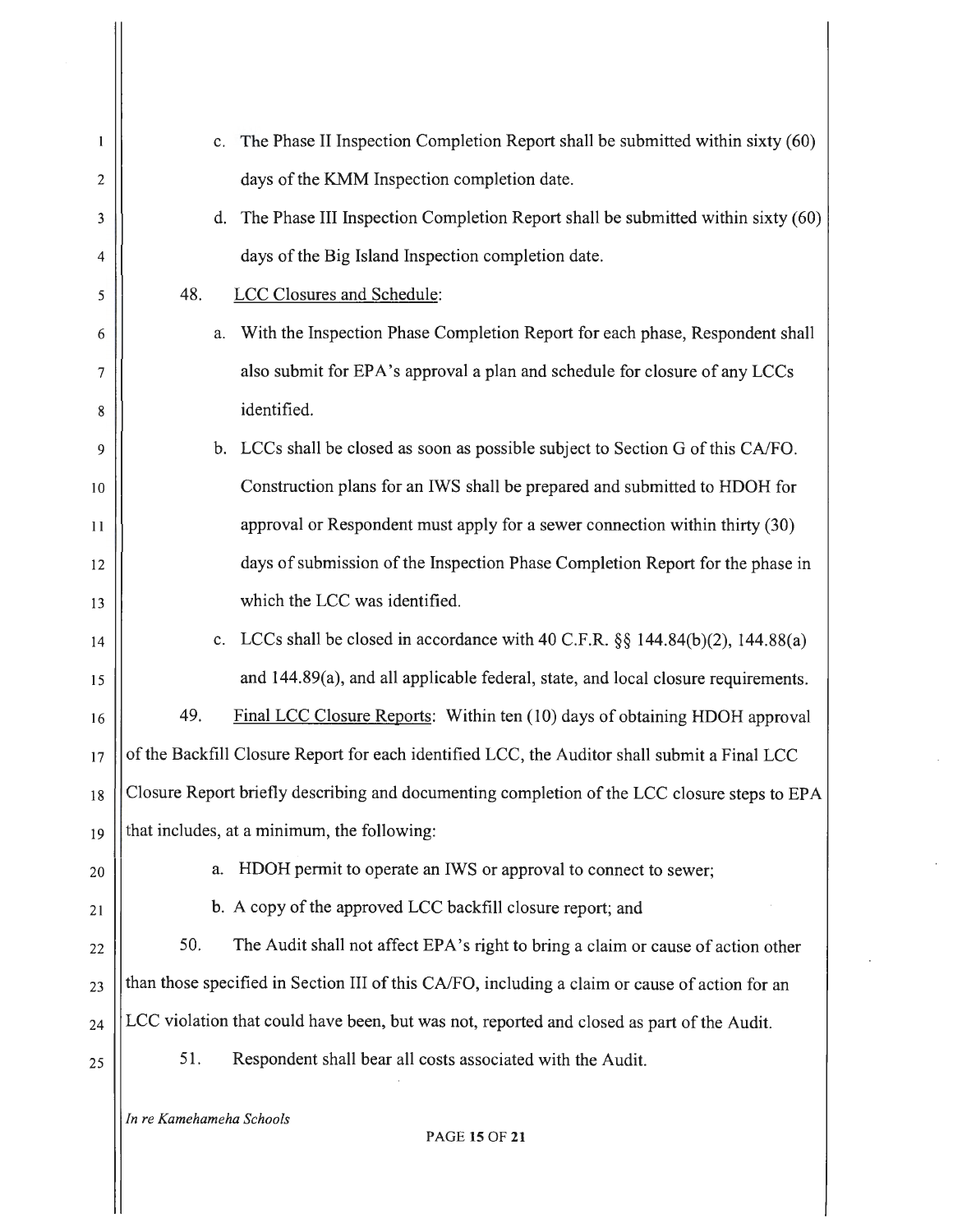$\mathbf{1}$ 

## D. Third-Party Landowners and Lessees

2 | 52. Any owner or operator of a Class V well, including an LCC, is liable for violation 3 | of the SDWA pursuant to 40 CFR 144.81. The Parties anticipate that at least some properties 4 within the scope of the Audit are owned or operated by third parties, including, *e.g.,* lessees.

5 53. This CA/FO does not alter the rights, obligations, or liabilities of any party other 6 | than EPA or Respondent.

7

E.

## Transfer of Ownership or Operation of Properties

8 54. In the event Respondent transfers ownership, title, or control of any real property 9 (that it owns or leases as of the Effective Date of this CA/FO prior to the completion of the Audit, 10 Respondent shall determine whether the property is a Target Property as defined in Paragraph 11  $|146. a.i.$ 

12 | 55. Prior to transfer of ownership, title, or control of any Target Property owned or 13 | leased by Respondent, the Auditor must conduct an inspection of the property in accordance with 14 Paragraph 46.d to determine whether the property contains an LCC and must prepare and submit  $15$  ||to EPA an inspection report in accordance with Paragraph 47.a.

16 || 56. Respondent shall close any LCC on such property in accordance with Paragraph 17 48 prior to transfer, except where Respondent has provided EPA with a plan and schedule and 18 has obtained written approval from EPA to close the LCC in accordance with Paragraph 48 after  $19$  || the transfer of ownership, title, or control.

20 | F. Stipulated Penalties

 $_{21}$  |  $\vert$  57. If Respondent fails to pay the assessed civil administrative penalty specified in  $_{22}$  ||Paragraph 34 by the deadline specified in Paragraph 35, Respondent agrees to pay in addition to  $_{23}$  ||the assessed penalty, a stipulated penalty of \$250 per day for each day the payment is late.

 $_{24}$  |  $\vert$  58. Respondent agrees to pay any stipulated penalties within thirty (30) days of  $_{25}$  ||receipt of EPA's written demand for such penalties. All penalties shall begin to accrue on the

*In re Kamehameha Schools*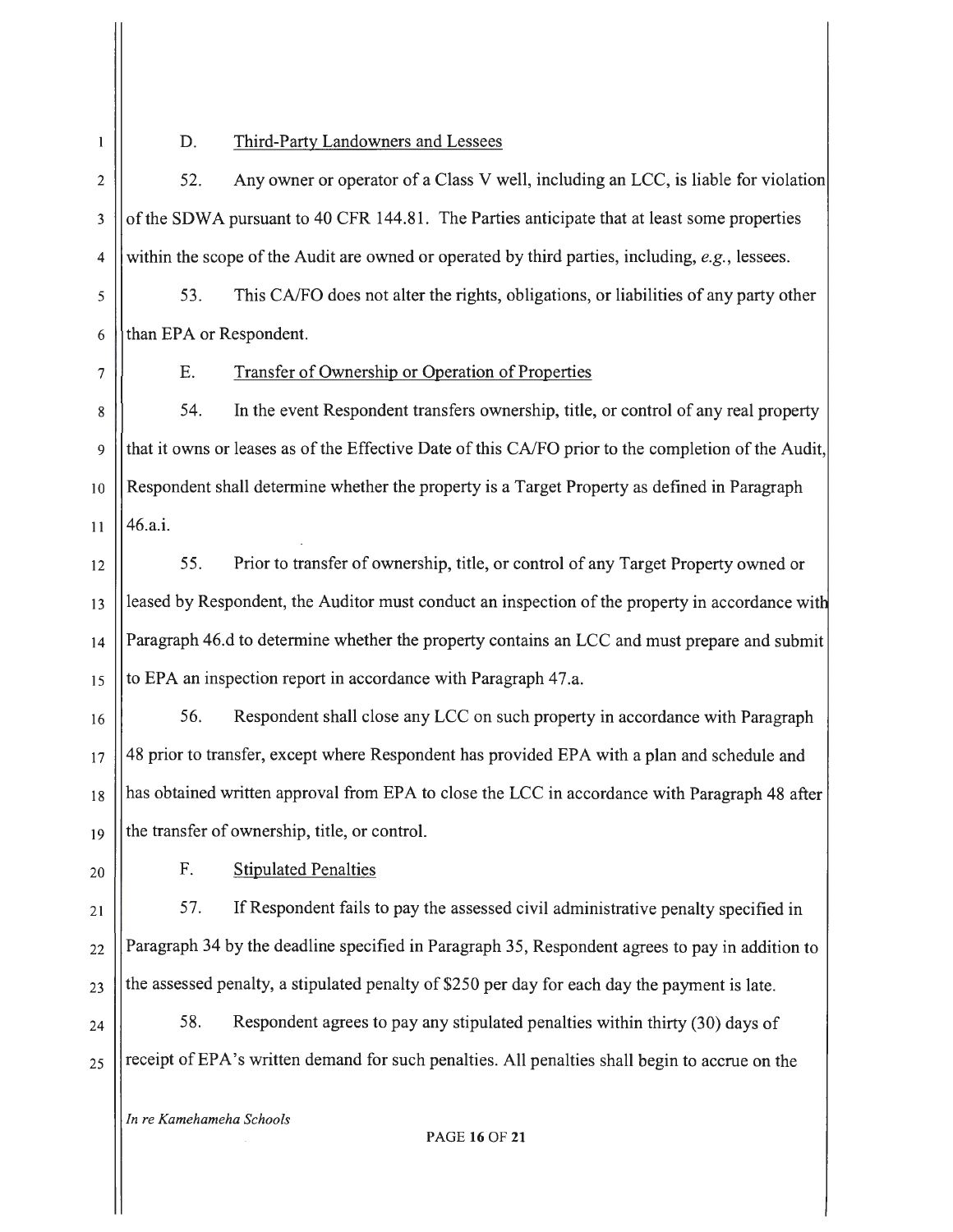first date of noncompliance, and shall continue to accrue through the date of completion of the  $\mathbf{1}$ 2 delinquent CA/FO requirement. Respondent will use the method of payment specified in 3 Paragraphs 36 and 37, and agrees to pay interest, handling charges and penalties that accrue for 4. The payment of the stipulated penalty in the same manner as set forth in Paragraphs 38 through  $5 \parallel 43.$ 

6 59. Neither the demand for, nor payment of, a stipulated penalty relieves Respondent  $7 \vert$  of its obligation to comply with any requirement of this CA/FO or modifies or waives any 8 deadlines set forth in this CA/FO.

<sup>9</sup>60. EPA may, in the unreviewable exercise of its discretion, elect to pursue any other 10 | administrative or judicial remedies in addition to or in lieu of assessing stipulated penalties 11 and/or reduce or waive stipulated penalties due under this CA/FO.

12 | G. Force Majeure

13 61 . For purposes of this *CAIFO,force majeure* is defined as any event arising from  $_{14}$  | causes that are beyond the control of Respondent, any entity controlled by Respondent, or 15 Respondent's contractors, which delays or prevents the performance of any obligation under this  $_{16}$  | CA/FO despite Respondent's reasonable best efforts to fulfill the obligation. The requirement  $17$   $\parallel$  that Respondent exercise "reasonable best efforts to fulfill the obligation" includes using 18 reasonable best efforts to anticipate any potentialforce *majeure* event and reasonable best efforts  $19$  to address the effects of any such event (a) as it is occurring and (b) after it has occurred to 20 **prevent or minimize any resulting delay to the greatest extent possible.** Examples of *force* 21 *majeure* events include, but are not limited to, unforeseen environmental, geological, or  $_{22}$  || archaeological conditions; delays caused by necessary government approvals, labor or equipment  $_{23}$  ||shortage, and delays caused by third-party tenants or landowners. Examples of events that are not 24 *force majeure* include, but are not limited to, increased costs or expenses of any work to be  $_{25}$  ||performed under this CA/FO and normal inclement weather.

*In re Kamehameha Schools* 

PAGE **17** OF **21**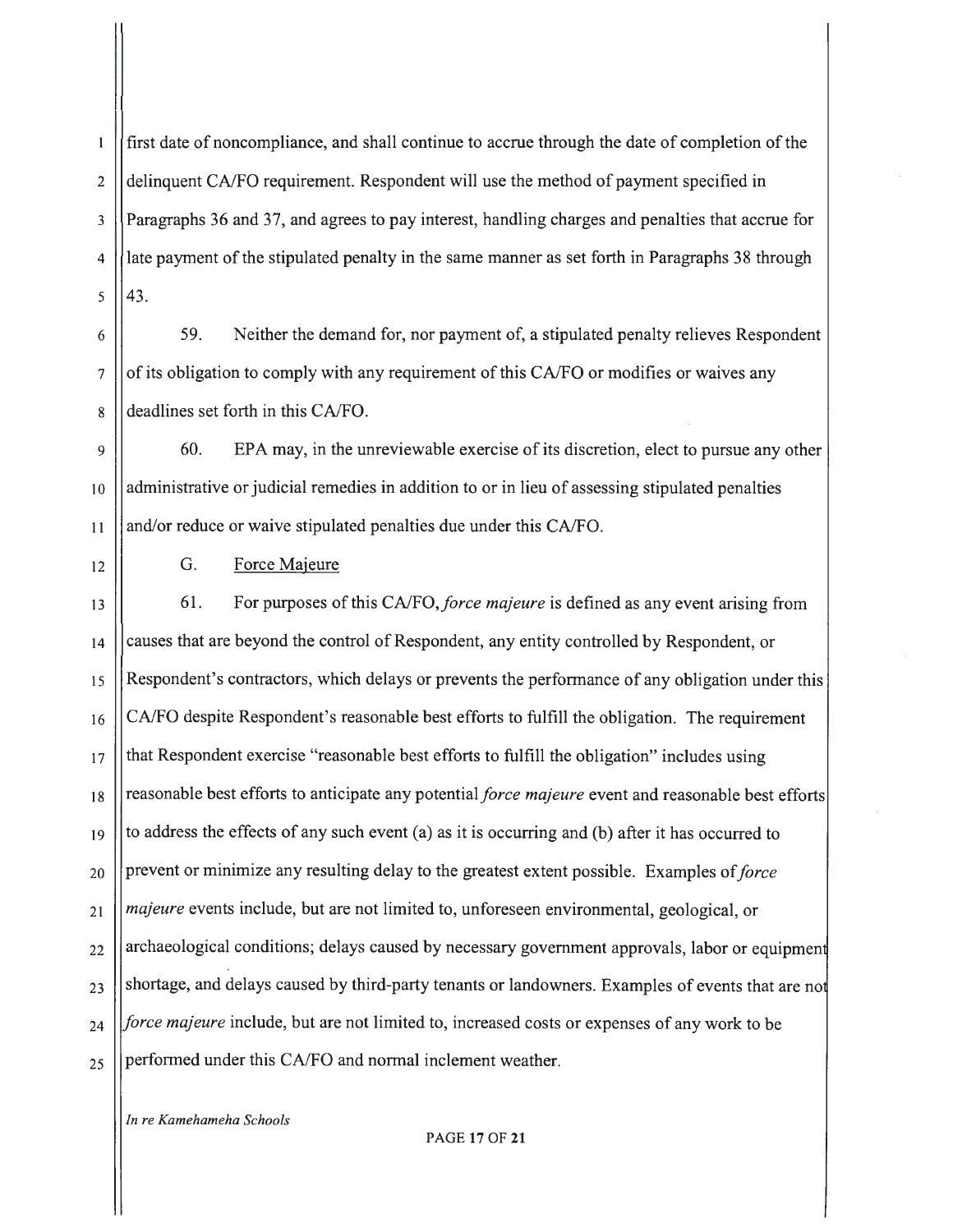1 62. If any event occurs that causes or is likely to cause delay in the achievement of  $2 \parallel$ any requirement or time frame specified in this CA/FO, Respondent shall notify EPA in writing, 3 within ten (10) business days after learning of such event, of the anticipated length and cause of 4 the delay, whether Respondent believes the delay or anticipated delay constitutes a *force majeur*   $\frac{1}{5}$  event, as defined in Paragraph 61, the measures Respondent has taken and/or will take to prevent  $6 \mid$  or minimize the delay, and the timetable by which Respondent intends to implement these 7 measures and achieve the requirement or meet the time frame . Respondent shall adopt all 8 || reasonable measures to avoid or minimize delay. Submittal of the notice to EPA required by this 9 | | paragraph does not by itself extend the deadline or timeframe for any requirement specified in  $10$  lthis CA/FO.

 $\vert$ 11  $\vert$  63. If, upon receiving the notice required under Paragraph 62, EPA agrees that the  $12$  | delay or anticipated delay in compliance with this CA/FO has been or will be caused by 13 circumstances that constitute *aforce majeure* event as defined in Paragraph 61, EPA may grant  $_{14}$   $\parallel$  an extension of time for compliance for a period of time no longer than any delay resulting from  $_{15}$  || the circumstances causing the delay or anticipated delay.

16 **64.** Respondent has the burden of demonstrating that the actual or anticipated delay 17 has been or will be caused by *aforce majeure* event, that the duration of the delay was or will be  $_{18}$  || warranted under the circumstances, that Respondent exercised or is using its best efforts to avoid 19 || and mitigate the effects of the delay or anticipated delay, and that Respondent complied with the  $_{20}$  | requirements of this CA/FO.

21 22 23 24 65. In the event that EPA does not agree that a delay or anticipated delay in achieving compliance with the requirements of this CA/FO have been or will be caused by a force majeure event, EPA will notify Respondent in writing of EPA's decision and the delay or anticipated delay will not be excused.

25

II

*In re Kamehameha Schools*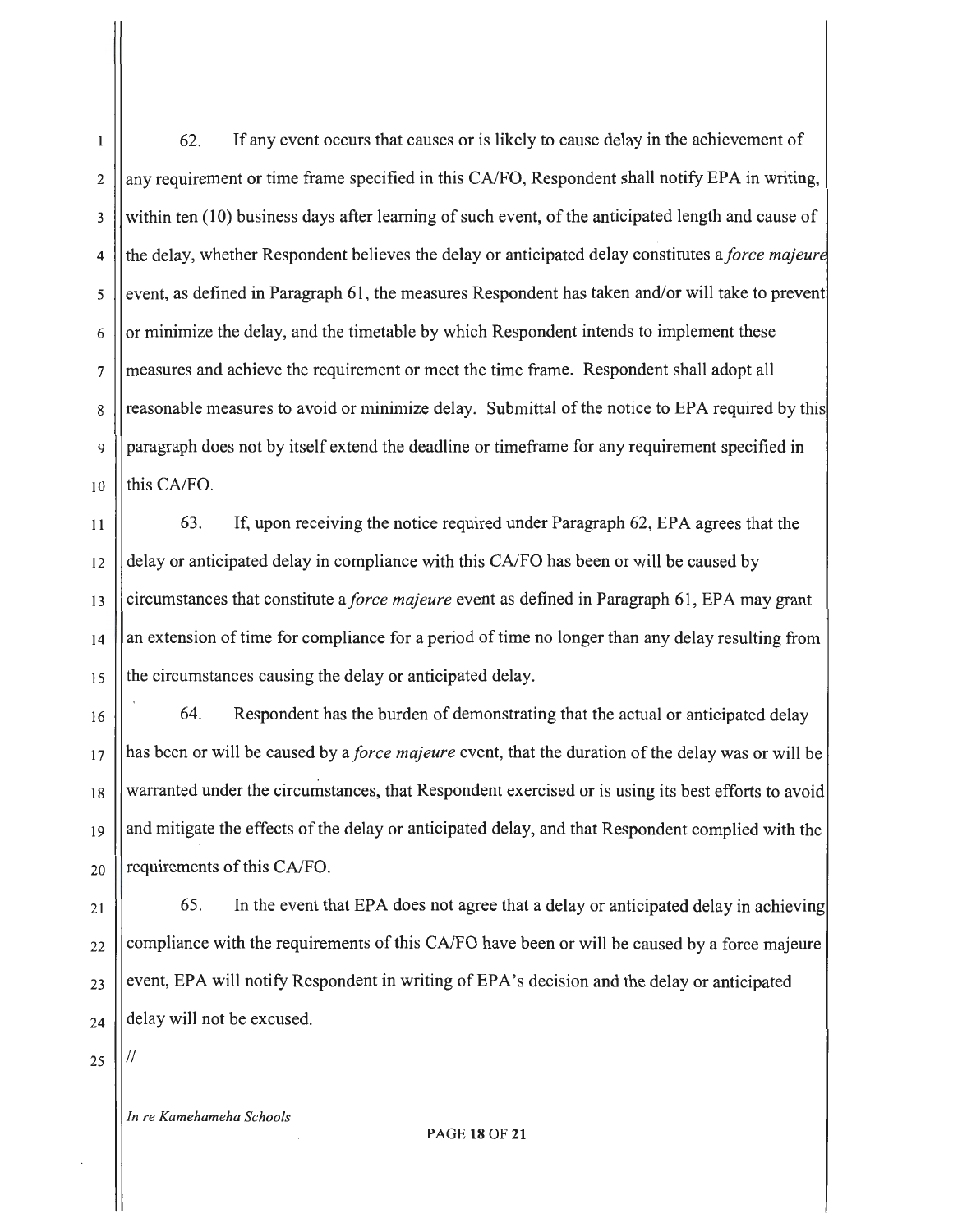| 1              | H.                       | <b>Notices</b>                                                                                                                              |
|----------------|--------------------------|---------------------------------------------------------------------------------------------------------------------------------------------|
| $\overline{c}$ | 66.                      | Unless otherwise specified elsewhere in this CA/FO, all written communications                                                              |
| 3              |                          | required by this CA/FO shall be addressed as follows:                                                                                       |
| 4              | For EPA:                 |                                                                                                                                             |
| 5              |                          | Jelani Shareem, Enforcement Officer<br>U.S. Environmental Protection Agency                                                                 |
| 6<br>7         |                          | Region IX - Enforcement Division<br>75 Hawthorne Street (ENF-3-3)<br>San Francisco, CA 94105                                                |
| 8              |                          | Kimberly Wells, Attorney Advisor                                                                                                            |
| 9              |                          | U.S. Environmental Protection Agency<br>Region IX - Office of Regional Counsel                                                              |
| 10             |                          | 75 Hawthorne Street (ORC-2-3)<br>San Francisco, CA 94105                                                                                    |
| 11             |                          | For Respondent:                                                                                                                             |
| 12             |                          | Sheryl Nicholson, Assistant General Counsel                                                                                                 |
| 13<br>14       |                          | Office of the Vice President, Legal Group<br>Kamehameha Schools<br>567 South King Street, Suite 310<br>Honolulu, HI 96813                   |
| 15             |                          | For each written communication and/or submittal, Respondent shall identify the case name, the                                               |
| 16             |                          | case Docket Number, and the paragraph and/or requirement of this CA/FO under which the                                                      |
| 17             |                          | submission is being made.                                                                                                                   |
| 18             | 67.                      | Respondent shall submit to EPA such additional documents and information as                                                                 |
| 19             |                          | EPA may reasonably request to determine Respondent's compliance with this CA/FO.                                                            |
| 20             | 68.                      | Respondent shall include the following signed certification made in accordance                                                              |
| 21             |                          | with 40 C.F.R. § 144.32(b) and (d) with all written communications required by this CA/FO:                                                  |
| 22             |                          |                                                                                                                                             |
| 23             |                          | I certify under penalty of law that this document and all attachments<br>were prepared under my direction or supervision in accordance with |
| 24             |                          | a system designed to assure that qualified personnel properly gather<br>and evaluate the information submitted. Based on my inquiry of the  |
| 25             |                          | person or persons who manage the system, or those persons directly<br>responsible for gathering the information, the information submitted  |
|                | In re Kamehameha Schools | <b>PAGE 19 OF 21</b>                                                                                                                        |
|                |                          |                                                                                                                                             |

 $\begin{array}{c} \hline \end{array}$ 

 $\sim$   $\sim$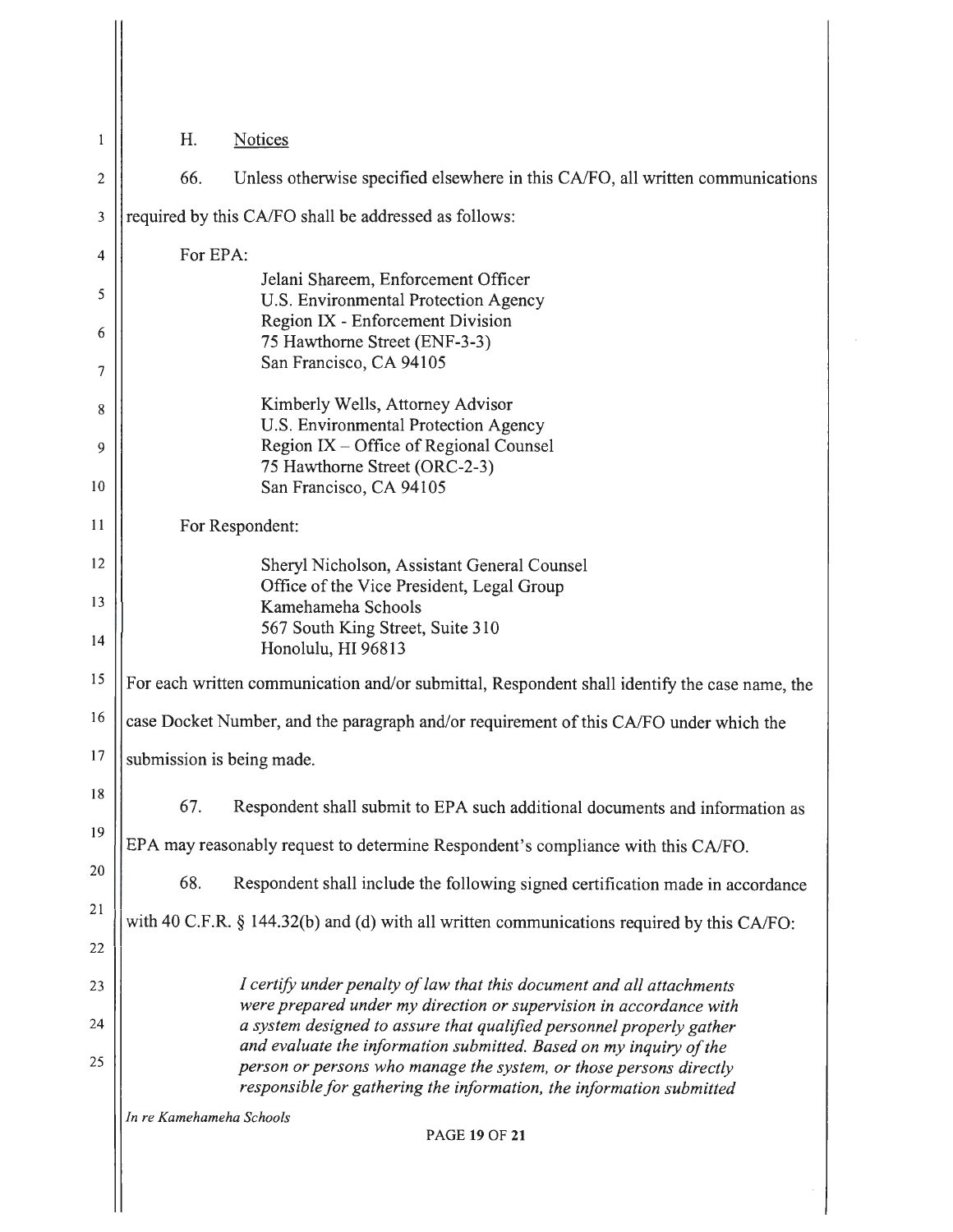| 2            | is, to the best of my knowledge and belief, true, accurate, and<br>complete. I am aware that there are significant penalties for<br>submitting false information, including the possibility of fine and<br>imprisonment for knowing violations. |  |
|--------------|-------------------------------------------------------------------------------------------------------------------------------------------------------------------------------------------------------------------------------------------------|--|
| 3            | V. EFFECTIVE DATE                                                                                                                                                                                                                               |  |
| 4            | 69.<br>Pursuant to 40 C.F.R. § 22.45, this CA/FO will be subject to public notice and                                                                                                                                                           |  |
| 5            | comment at least 40 days prior to it becoming effective through the issuance of the final order by                                                                                                                                              |  |
| 6            | the Regional Judicial Officer.                                                                                                                                                                                                                  |  |
| 7            | 70.<br>In accordance with 40 C.F.R. $\S\S 22.18(b)(3)$ and 22.31(b), this CA/FO shall be                                                                                                                                                        |  |
| 8            | effective on the date that the final order contained in this CA/FO, having been approved and                                                                                                                                                    |  |
| 9            | issued by either the Regional Judicial Officer or Regional Administrator, is filed with the                                                                                                                                                     |  |
| 10           | Regional Hearing Clerk.                                                                                                                                                                                                                         |  |
| $\mathbf{H}$ | FOR THE CONSENTING PARTIES:                                                                                                                                                                                                                     |  |
| 12           | KAMEHAMEHA SCHOOLS:                                                                                                                                                                                                                             |  |
| 3            | Date: August 14,2018<br>Eric Sonnenberg, General Counsel<br>Office of the Vice President, Legal Group                                                                                                                                           |  |
| 14           |                                                                                                                                                                                                                                                 |  |
| 15           |                                                                                                                                                                                                                                                 |  |
| 16           | Kamehameha Schools<br>567 South King Street, Suite 310                                                                                                                                                                                          |  |
| 17           | Honolulu, HI 96813                                                                                                                                                                                                                              |  |
| 18           |                                                                                                                                                                                                                                                 |  |
| 19           | UNITED STATES ENVIRONMENTAL PROTECTION AGENCY:                                                                                                                                                                                                  |  |
| 20           | Date: $8/17/8$<br>us A Oven                                                                                                                                                                                                                     |  |
| 21           | Kathleen H. Johnson                                                                                                                                                                                                                             |  |
| 22           | Director, Enforcement Division, Region IX<br>U.S. Environmental Protection Agency                                                                                                                                                               |  |
| 23           | 75 Hawthorne Street<br>San Francisco, CA 94105                                                                                                                                                                                                  |  |
| 24           |                                                                                                                                                                                                                                                 |  |
| 25           |                                                                                                                                                                                                                                                 |  |
|              |                                                                                                                                                                                                                                                 |  |
|              | In re Kamehameha Schools<br><b>PAGE 20 OF 21</b>                                                                                                                                                                                                |  |
|              |                                                                                                                                                                                                                                                 |  |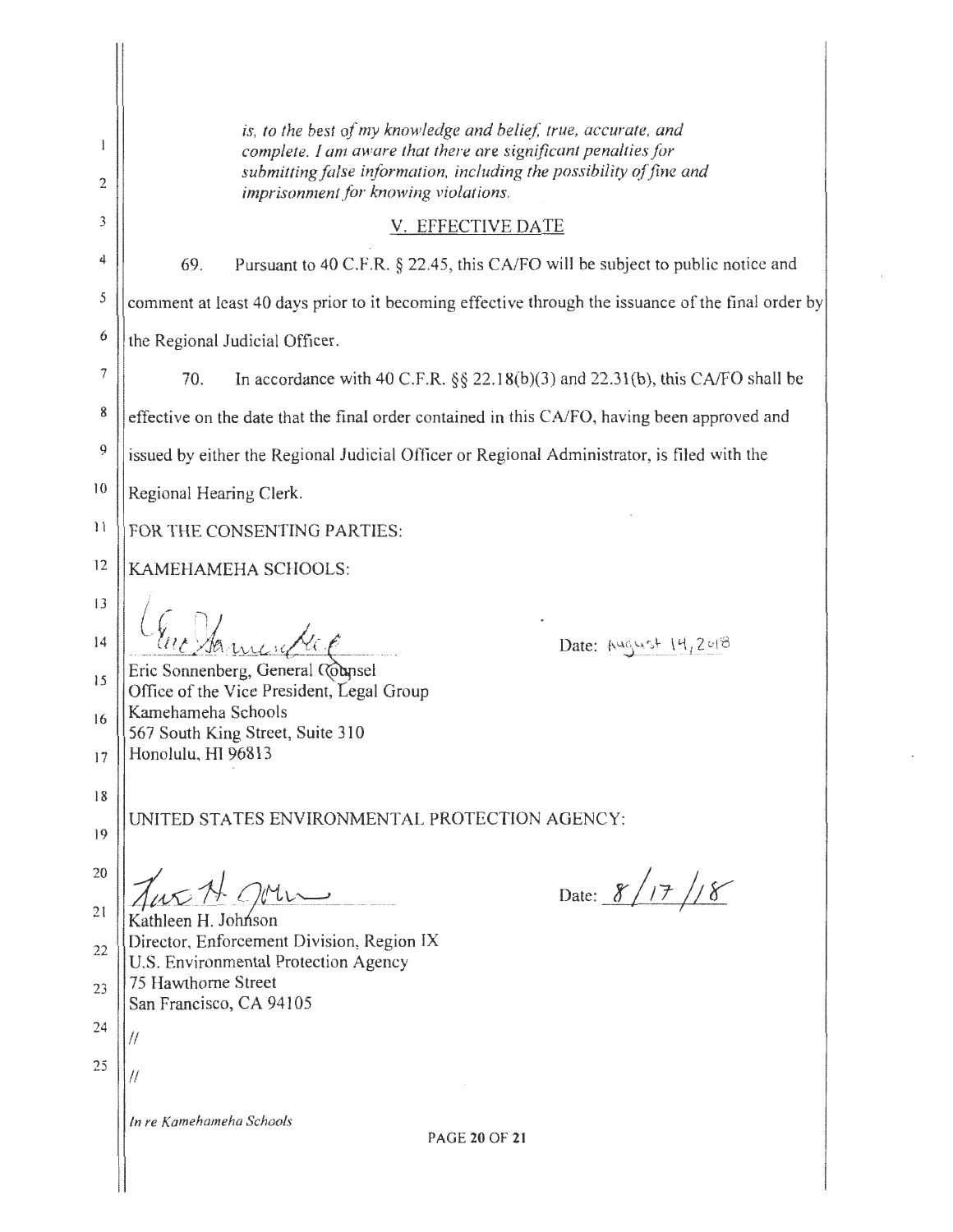| 1  | UNITED STATES ENVIRONMENTAL PROTECTION AGENCY<br><b>REGION IX</b>                                |
|----|--------------------------------------------------------------------------------------------------|
| 2  | 75 Hawthorne Street                                                                              |
|    | San Francisco, California 94105                                                                  |
| 3  | IN THE MATTER OF:<br>DOCKET NO. UIC-09-2018-0008                                                 |
| 4  |                                                                                                  |
| 5  | Kamehameha Schools                                                                               |
|    | Respondent.<br><b>CONSENT AGREEMENT</b><br><b>AND</b>                                            |
| 6  | <b>FINAL ORDER</b><br>Proceedings under Sections 1423(c) of the                                  |
| 7  | Safe Drinking Water Act,                                                                         |
| 8  | $42$ U.S.C. §§ 300h-2(c).                                                                        |
| 9  | <b>FINAL ORDER</b>                                                                               |
| 10 | The United States Environmental Protection Agency Region IX ("EPA"), and Trustees of             |
| 11 | the Estate of Bernice Pauahi Bishop, doing business as Kamehameha Schools, ("Respondent"),       |
| 12 | having entered into the foregoing Consent Agreement, and EPA having duly publicly noticed the    |
| 13 | Stipulations and Findings and Final Order regarding the matters alleged therein,                 |
| 14 | IT IS HEREBY ORDERED THAT:                                                                       |
| 15 | The foregoing Consent Agreement and this Final Order (Docket No. UIC-09-<br>1.                   |
| 16 | $2018 - DOOB$ ) be entered;                                                                      |
| 17 | 2.<br>Respondent pay an administrative civil penalty of \$99,531 dollars to the Treasurer        |
| 18 | of the United States of America in accordance with the terms set forth in the Consent Agreement: |
| 19 | 3.<br>Respondent comply with all other requirements of the Consent Agreement.                    |
| 20 | This Final Order is effective on the date that it is filed. This Final Order constitutes full    |
| 21 | adjudication of the allegations in the Consent Agreement entered into by the Parties in this     |
| 22 | proceeding.                                                                                      |
| 23 | Date: 09                                                                                         |
| 24 | Steven L. Jawgiel<br>Regional Judicial Officer Region IX                                         |
| 25 | U.S. Environmental Protection Agency                                                             |
|    | In re Kamehameha Schools<br><b>PAGE 21 OF 21</b>                                                 |

 $\parallel$